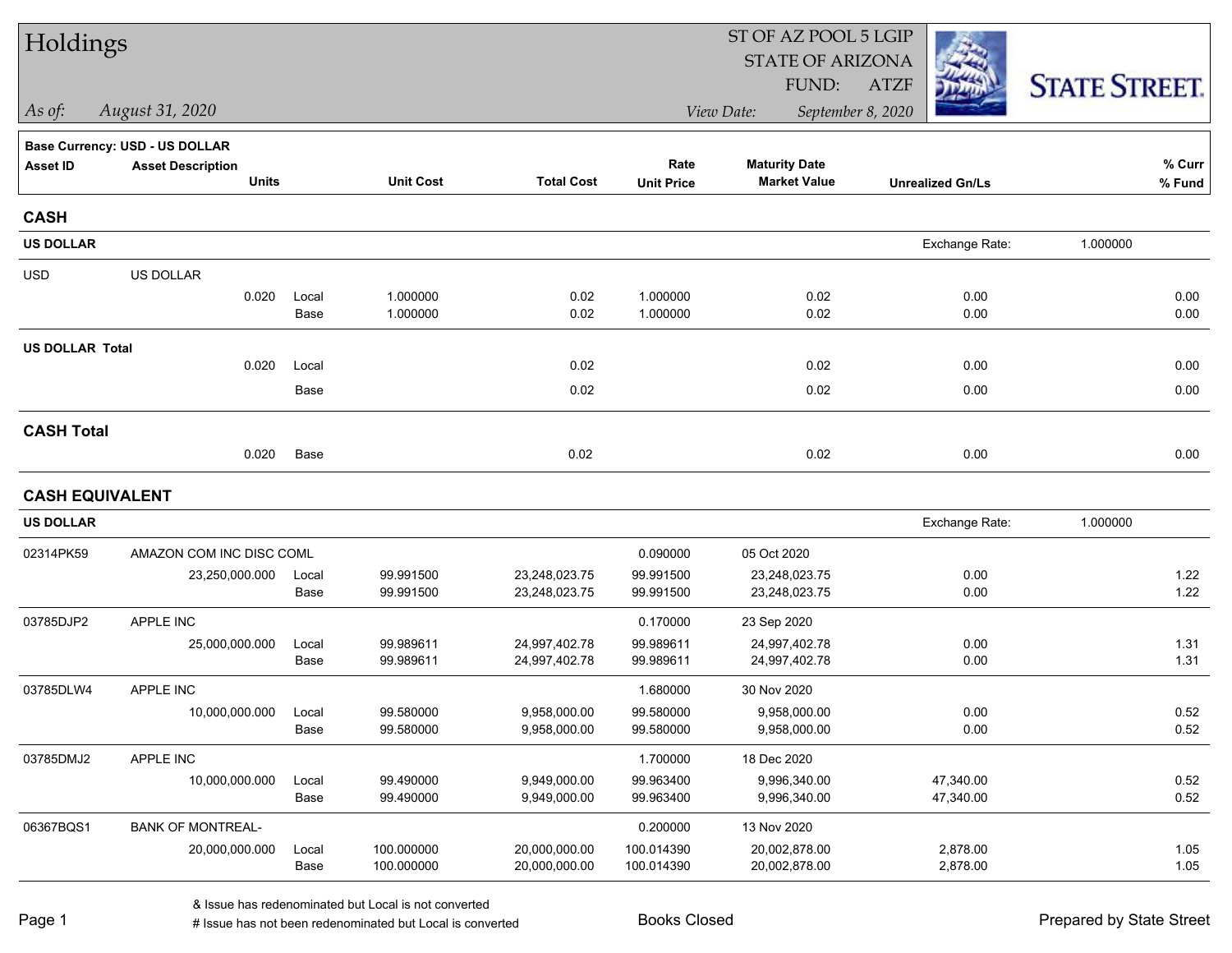| Holdings        |                                       |       |                  |                   |                   | ST OF AZ POOL 5 LGIP<br><b>STATE OF ARIZONA</b> |                         |                      |
|-----------------|---------------------------------------|-------|------------------|-------------------|-------------------|-------------------------------------------------|-------------------------|----------------------|
|                 |                                       |       |                  |                   |                   | FUND:                                           | ATZF                    | <b>STATE STREET.</b> |
| As of:          | August 31, 2020                       |       |                  |                   |                   | View Date:                                      | September 8, 2020       |                      |
|                 | <b>Base Currency: USD - US DOLLAR</b> |       |                  |                   |                   |                                                 |                         |                      |
| <b>Asset ID</b> | <b>Asset Description</b>              |       |                  |                   | Rate              | <b>Maturity Date</b>                            |                         | % Curr               |
|                 | <b>Units</b>                          |       | <b>Unit Cost</b> | <b>Total Cost</b> | <b>Unit Price</b> | <b>Market Value</b>                             | <b>Unrealized Gn/Ls</b> | % Fund               |
| 06367BTB5       | <b>BANK OF MONTREAL-</b>              |       |                  |                   | 0.140000          | 04 Jan 2021                                     |                         |                      |
|                 | 20,000,000.000                        | Local | 100.000000       | 20,000,000.00     | 100.000000        | 20,000,000.00                                   | 0.00                    | 1.05                 |
|                 |                                       | Base  | 100.000000       | 20,000,000.00     | 100.000000        | 20,000,000.00                                   | 0.00                    | 1.05                 |
| 07644AM84       | BEDFORD ROW FDG CORP                  |       |                  |                   | 0.180000          | 08 Dec 2020                                     |                         |                      |
|                 | 10,000,000.000                        | Local | 99.951000        | 9,995,100.00      | 99.958350         | 9,995,835.00                                    | 735.00                  | 0.52                 |
|                 |                                       | Base  | 99.951000        | 9,995,100.00      | 99.958350         | 9,995,835.00                                    | 735.00                  | 0.52                 |
| 091995001       | BLACKROCK INVT QUALITY                |       |                  |                   | 0.010000          | 01 Sep 2020                                     |                         |                      |
|                 | 5,004,648.000                         | Local | 100.000000       | 5,004,648.00      | 100.000000        | 5,004,648.00                                    | 0.00                    | 0.26                 |
|                 |                                       | Base  | 100.000000       | 5,004,648.00      | 100.000000        | 5,004,648.00                                    | 0.00                    | 0.26                 |
| 15060XJ11       | CEDAR SPRING CPTL CO                  |       |                  |                   | 0.140000          | 01 Sep 2020                                     |                         |                      |
|                 | 10,000,000.000                        | Local | 100.000000       | 10,000,000.00     | 100.000000        | 10,000,000.00                                   | 0.00                    | 0.52                 |
|                 |                                       | Base  | 100.000000       | 10,000,000.00     | 100.000000        | 10,000,000.00                                   | 0.00                    | 0.52                 |
| 15060XJP8       | CEDAR SPRING CPTL CO                  |       |                  |                   | 0.140000          | 23 Sep 2020                                     |                         |                      |
|                 | 8,211,000.000                         | Local | 99.991445        | 8,210,297.51      | 99.991445         | 8,210,297.51                                    | 0.00                    | 0.43                 |
|                 |                                       | Base  | 99.991445        | 8,210,297.51      | 99.991445         | 8,210,297.51                                    | 0.00                    | 0.43                 |
| 16677JJH0       | CHEVRON CORP                          |       |                  |                   | 1.600000          | 17 Sep 2020                                     |                         |                      |
|                 | 10,000,000.000                        | Local | 99.928889        | 9,992,888.89      | 99.928889         | 9,992,888.89                                    | 0.00                    | 0.52                 |
|                 |                                       | Base  | 99.928889        | 9,992,888.89      | 99.928889         | 9,992,888.89                                    | 0.00                    | 0.52                 |
| 16677JJW7       | <b>CHEVRON CORP</b>                   |       |                  |                   | 0.200000          | 30 Sep 2020                                     |                         |                      |
|                 | 10,000,000.000                        | Local | 99.983889        | 9,998,388.89      | 99.983889         | 9,998,388.89                                    | 0.00                    | 0.52                 |
|                 |                                       | Base  | 99.983889        | 9,998,388.89      | 99.983889         | 9,998,388.89                                    | 0.00                    | 0.52                 |
| 16677JLW4       | CHEVRON CORP                          |       |                  |                   | 0.210000          | 30 Nov 2020                                     |                         |                      |
|                 | 20,000,000.000                        | Local | 99.947500        | 19,989,500.00     | 99.972500         | 19,994,500.00                                   | 5,000.00                | 1.05                 |
|                 |                                       | Base  | 99.947500        | 19,989,500.00     | 99.972500         | 19,994,500.00                                   | 5,000.00                | 1.05                 |
| 19121AJ10       | COCA-COLA COMPANY                     |       |                  |                   | 0.140000          | 01 Sep 2020                                     |                         |                      |
|                 | 20,000,000.000                        | Local | 100.000000       | 20,000,000.00     | 100.000000        | 20,000,000.00                                   | 0.00                    | 1.05                 |
|                 |                                       | Base  | 100.000000       | 20,000,000.00     | 100.000000        | 20,000,000.00                                   | 0.00                    | 1.05                 |
| 19121AJP7       | COCA-COLA COMPANY                     |       |                  |                   | 0.150000          | 23 Sep 2020                                     |                         |                      |
|                 | 25,000,000.000                        | Local | 99.990833        | 24,997,708.33     | 99.990833         | 24,997,708.33                                   | 0.00                    | 1.31                 |

ST OF AZ POOL 5 LGIP

Base 99.990833 24,997,708.33 99.990833 24,997,708.33 0.00 1.31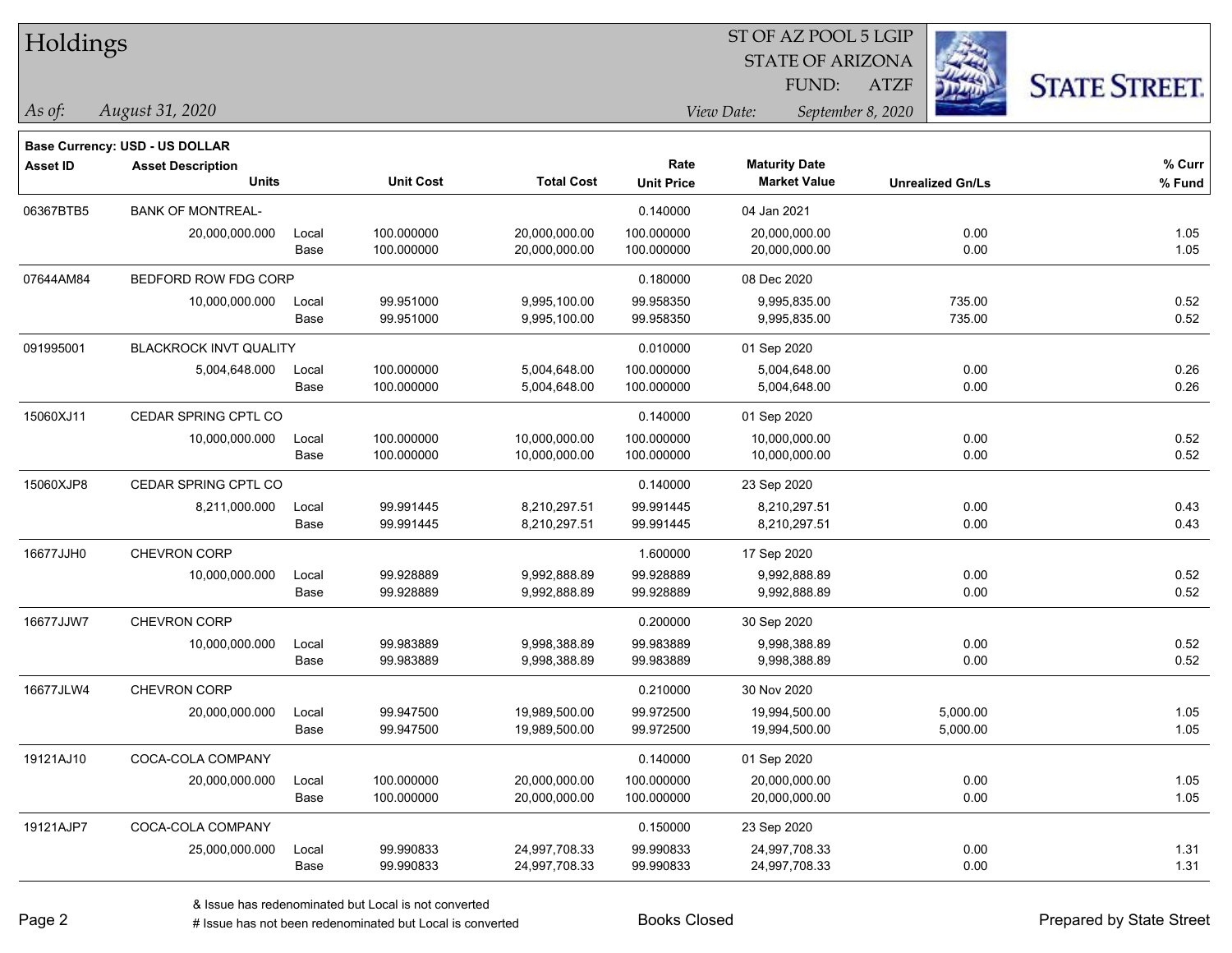| Troidings       |                                          |       |                  |                   |                           |                                             | <b>STATE OF ARIZONA</b> | 443                     |                      |
|-----------------|------------------------------------------|-------|------------------|-------------------|---------------------------|---------------------------------------------|-------------------------|-------------------------|----------------------|
|                 |                                          |       |                  |                   |                           | FUND:                                       | <b>ATZF</b>             |                         | <b>STATE STREET.</b> |
| $\vert$ As of:  | August 31, 2020                          |       |                  |                   |                           | View Date:                                  | September 8, 2020       |                         |                      |
|                 |                                          |       |                  |                   |                           |                                             |                         |                         |                      |
|                 | <b>Base Currency: USD - US DOLLAR</b>    |       |                  |                   |                           |                                             |                         |                         |                      |
| <b>Asset ID</b> | <b>Asset Description</b><br><b>Units</b> |       | <b>Unit Cost</b> | <b>Total Cost</b> | Rate<br><b>Unit Price</b> | <b>Maturity Date</b><br><b>Market Value</b> |                         | <b>Unrealized Gn/Ls</b> | % Curr<br>% Fund     |
| 19121AP13       | COCA-COLA COMPANY                        |       |                  |                   | 1.070000                  | 01 Feb 2021                                 |                         |                         |                      |
|                 | 5,000,000.000                            | Local | 99.545250        | 4,977,262.50      | 99.977900                 | 4,998,895.00                                |                         | 21,632.50               | 0.26                 |
|                 |                                          | Base  | 99.545250        | 4,977,262.50      | 99.977900                 | 4,998,895.00                                |                         | 21,632.50               | 0.26                 |
| 2063C0LG5       | CONCORD MIN CPTL CO                      |       |                  |                   | 0.200000                  | 16 Nov 2020                                 |                         |                         |                      |
|                 | 10,000,000.000                           | Local | 99.957778        | 9,995,777.78      | 99.959250                 | 9,995,925.00                                |                         | 147.22                  | 0.52                 |
|                 |                                          | Base  | 99.957778        | 9,995,777.78      | 99.959250                 | 9,995,925.00                                |                         | 147.22                  | 0.52                 |
| 2063C0LK6       | CONCORD MIN CPTL CO                      |       |                  |                   | 0.200000                  | 19 Nov 2020                                 |                         |                         |                      |
|                 | 15,000,000.000                           | Local | 99.956111        | 14,993,416.67     | 99.955890                 | 14,993,383.50                               |                         | $-33.17$                | 0.78                 |
|                 |                                          | Base  | 99.956111        | 14,993,416.67     | 99.955890                 | 14,993,383.50                               |                         | $-33.17$                | 0.78                 |
| 22599G006       | <b>CREDIT AGRICOLE REPO REPO</b>         |       |                  |                   | 0.060000                  | 01 Sep 2020                                 |                         |                         |                      |
|                 | 43,716,102.920                           | Local | 100.000000       | 43,716,102.92     | 100.000000                | 43,716,102.92                               |                         | 0.00                    | 2.29                 |
|                 |                                          | Base  | 100.000000       | 43,716,102.92     | 100.000000                | 43,716,102.92                               |                         | 0.00                    | 2.29                 |
| 22845AQR4       | CROWN POINT CAP CO.                      |       |                  |                   | 0.287000                  | 05 Nov 2020                                 |                         |                         |                      |
|                 | 10,000,000.000                           | Local | 100.000000       | 10,000,000.00     | 100.000000                | 10,000,000.00                               |                         | 0.00                    | 0.52                 |
|                 |                                          | Base  | 100.000000       | 10,000,000.00     | 100.000000                | 10,000,000.00                               |                         | 0.00                    | 0.52                 |
| 2284K0K95       | CROWN POINT CAP CO.                      |       |                  |                   | 0.260000                  | 09 Oct 2020                                 |                         |                         |                      |
|                 | 20,000,000.000                           | Local | 99.972556        | 19,994,511.11     | 99.972556                 | 19,994,511.11                               |                         | 0.00                    | 1.05                 |
|                 |                                          | Base  | 99.972556        | 19,994,511.11     | 99.972556                 | 19,994,511.11                               |                         | 0.00                    | 1.05                 |
| 30229AJV2       | <b>EXXON MOBIL CORP</b>                  |       |                  |                   | 0.220000                  | 29 Sep 2020                                 |                         |                         |                      |
|                 | 15,000,000.000                           | Local | 99.982889        | 14,997,433.33     | 99.982889                 | 14,997,433.33                               |                         | 0.00                    | 0.78                 |
|                 |                                          | Base  | 99.982889        | 14,997,433.33     | 99.982889                 | 14,997,433.33                               |                         | 0.00                    | 0.78                 |
| 30229AK65       | <b>EXXON MOBIL CORP</b>                  |       |                  |                   | 0.240000                  | 06 Oct 2020                                 |                         |                         |                      |
|                 | 10,000,000.000                           | Local | 99.976667        | 9,997,666.67      | 99.976667                 | 9,997,666.67                                |                         | 0.00                    | 0.52                 |
|                 |                                          | Base  | 99.976667        | 9,997,666.67      | 99.976667                 | 9,997,666.67                                |                         | 0.00                    | 0.52                 |
| 30229AL31       | EXXON MOBIL CORP                         |       |                  |                   | 0.190000                  | 03 Nov 2020                                 |                         |                         |                      |
|                 | 15,000,000.000                           | Local | 99.966750        | 14,995,012.50     | 99.983900                 | 14,997,585.00                               |                         | 2,572.50                | 0.78                 |
|                 |                                          | Base  | 99.966750        | 14,995,012.50     | 99.983900                 | 14,997,585.00                               |                         | 2,572.50                | 0.78                 |
| 30229ALW7       | EXXON MOBIL CORP                         |       |                  |                   | 0.290000                  | 30 Nov 2020                                 |                         |                         |                      |
|                 | 10,000,000.000                           | Local | 99.927500        | 9,992,750.00      | 99.972500                 | 9,997,250.00                                |                         | 4,500.00                | 0.52                 |
|                 |                                          | Base  | 99.927500        | 9,992,750.00      | 99.972500                 | 9,997,250.00                                |                         | 4,500.00                | 0.52                 |

Holdings

& Issue has redenominated but Local is not converted

Page 3

ST OF AZ POOL 5 LGIP

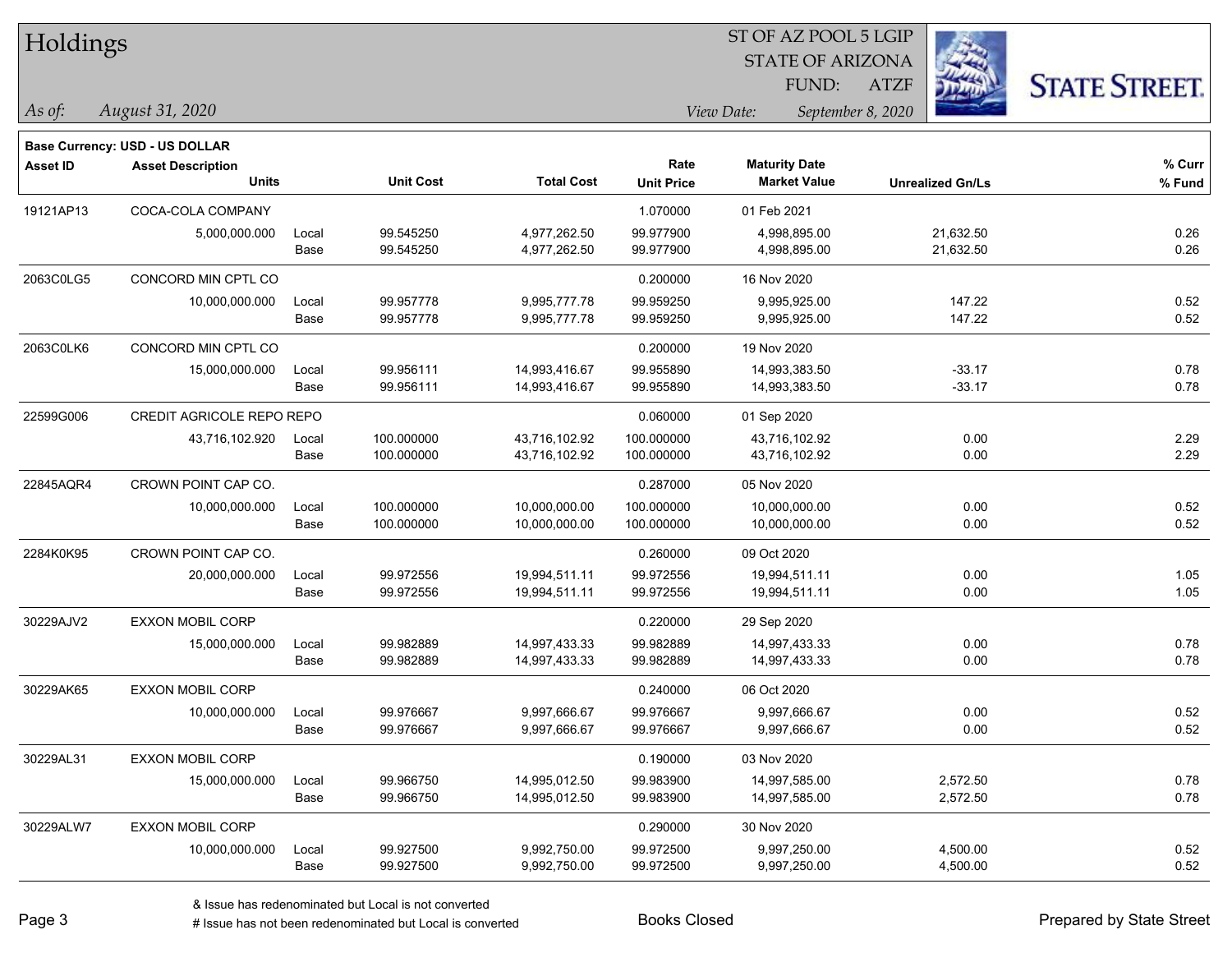| Holdings |  |  |
|----------|--|--|
|          |  |  |

## STATE OF ARIZONA ST OF AZ POOL 5 LGIP

ATZF



*As of: View Date: September 8, 2020*

FUND:

| $115$ UI.       | $1142451$ $01, 2020$           |       |                  |                   |                   |
|-----------------|--------------------------------|-------|------------------|-------------------|-------------------|
|                 | Base Currency: USD - US DOLLAR |       |                  |                   |                   |
| <b>Asset ID</b> | <b>Asset Description</b>       |       |                  |                   | Rate              |
|                 |                                | Units | <b>Unit Cost</b> | <b>Total Cost</b> | <b>Unit Price</b> |

*August 31, 2020*

| <b>Asset ID</b> | <b>Asset Description</b>      |       |                  |                   | Rate              | <b>Maturity Date</b> |                         | % Curr |
|-----------------|-------------------------------|-------|------------------|-------------------|-------------------|----------------------|-------------------------|--------|
|                 | <b>Units</b>                  |       | <b>Unit Cost</b> | <b>Total Cost</b> | <b>Unit Price</b> | <b>Market Value</b>  | <b>Unrealized Gn/Ls</b> | % Fund |
| 36955DJH4       | <b>GEN DYNAMICS CORP</b>      |       |                  |                   | 0.180000          | 17 Sep 2020          |                         |        |
|                 | 25,000,000.000                | Local | 99.992000        | 24,998,000.00     | 99.992000         | 24,998,000.00        | 0.00                    | 1.31   |
|                 |                               | Base  | 99.992000        | 24,998,000.00     | 99.992000         | 24,998,000.00        | 0.00                    | 1.31   |
| 37829ACQ9       | <b>GLENCOVE FDG DAC/LLC</b>   |       |                  |                   | 0.320250          | 23 Oct 2020          |                         |        |
|                 | 10,000,000.000                | Local | 100.000000       | 10,000,000.00     | 100.000000        | 10,000,000.00        | 0.00                    | 0.52   |
|                 |                               | Base  | 100.000000       | 10,000,000.00     | 100.000000        | 10,000,000.00        | 0.00                    | 0.52   |
| 37829ADK1       | <b>GLENCOVE FDG DAC/LLC</b>   |       |                  |                   | 0.511880          | 14 Oct 2020          |                         |        |
|                 | 15,000,000.000                | Local | 100.000000       | 15,000,000.00     | 100.000000        | 15,000,000.00        | 0.00                    | 0.78   |
|                 |                               | Base  | 100.000000       | 15,000,000.00     | 100.000000        | 15,000,000.00        | 0.00                    | 0.78   |
| 38346LJR8       | <b>GOTHAM FDG CORP</b>        |       |                  |                   | 0.260000          | 25 Sep 2020          |                         |        |
|                 | 17,500,000.000                | Local | 99.982667        | 17,496,966.67     | 99.982667         | 17,496,966.67        | 0.00                    | 0.91   |
|                 |                               | Base  | 99.982667        | 17,496,966.67     | 99.982667         | 17,496,966.67        | 0.00                    | 0.91   |
| 38346LKT2       | <b>GOTHAM FDG CORP</b>        |       |                  |                   | 0.250000          | 27 Oct 2020          |                         |        |
|                 | 10,000,000.000                | Local | 99.961111        | 9,996,111.11      | 99.961111         | 9,996,111.11         | 0.00                    | 0.52   |
|                 |                               | Base  | 99.961111        | 9,996,111.11      | 99.961111         | 9,996,111.11         | 0.00                    | 0.52   |
| 40588LJ18       | <b>HALKIN FINANCE LLC USC</b> |       |                  |                   | 0.270000          | 01 Sep 2020          |                         |        |
|                 | 15,000,000.000                | Local | 100.000000       | 15,000,000.00     | 100.000000        | 15,000,000.00        | 0.00                    | 0.78   |
|                 |                               | Base  | 100.000000       | 15,000,000.00     | 100.000000        | 15,000,000.00        | 0.00                    | 0.78   |
| 40588LL98       | <b>HALKIN FINANCE LLC USC</b> |       |                  |                   | 0.210000          | 09 Nov 2020          |                         |        |
|                 | 10,000,000.000                | Local | 99.959750        | 9,995,975.00      | 99.965690         | 9,996,569.00         | 594.00                  | 0.52   |
|                 |                               | Base  | 99.959750        | 9,995,975.00      | 99.965690         | 9,996,569.00         | 594.00                  | 0.52   |
| 45779PJ17       | <b>INSTITUTIONAL SECURED</b>  |       |                  |                   | 0.250000          | 01 Sep 2020          |                         |        |
|                 | 25,000,000.000                | Local | 100.000000       | 25,000,000.00     | 100.000000        | 25,000,000.00        | 0.00                    | 1.31   |
|                 |                               | Base  | 100.000000       | 25,000,000.00     | 100.000000        | 25,000,000.00        | 0.00                    | 1.31   |
| 45826CJQ4       | <b>INTEL CORPORATION</b>      |       |                  |                   | 0.090000          | 24 Sep 2020          |                         |        |
|                 | 15,000,000.000                | Local | 99.994250        | 14,999,137.50     | 99.994250         | 14,999,137.50        | 0.00                    | 0.78   |
|                 |                               | Base  | 99.994250        | 14,999,137.50     | 99.994250         | 14,999,137.50        | 0.00                    | 0.78   |
| 47816FKW0       | JOHNSON & JOHNSON             |       |                  |                   | 0.170000          | 30 Oct 2020          |                         |        |
|                 | 25,000,000.000                | Local | 99.972139        | 24,993,034.72     | 99.985250         | 24,996,312.50        | 3,277.78                | 1.31   |
|                 |                               | Base  | 99.972139        | 24,993,034.72     | 99.985250         | 24,996,312.50        | 3,277.78                | 1.31   |

Page 4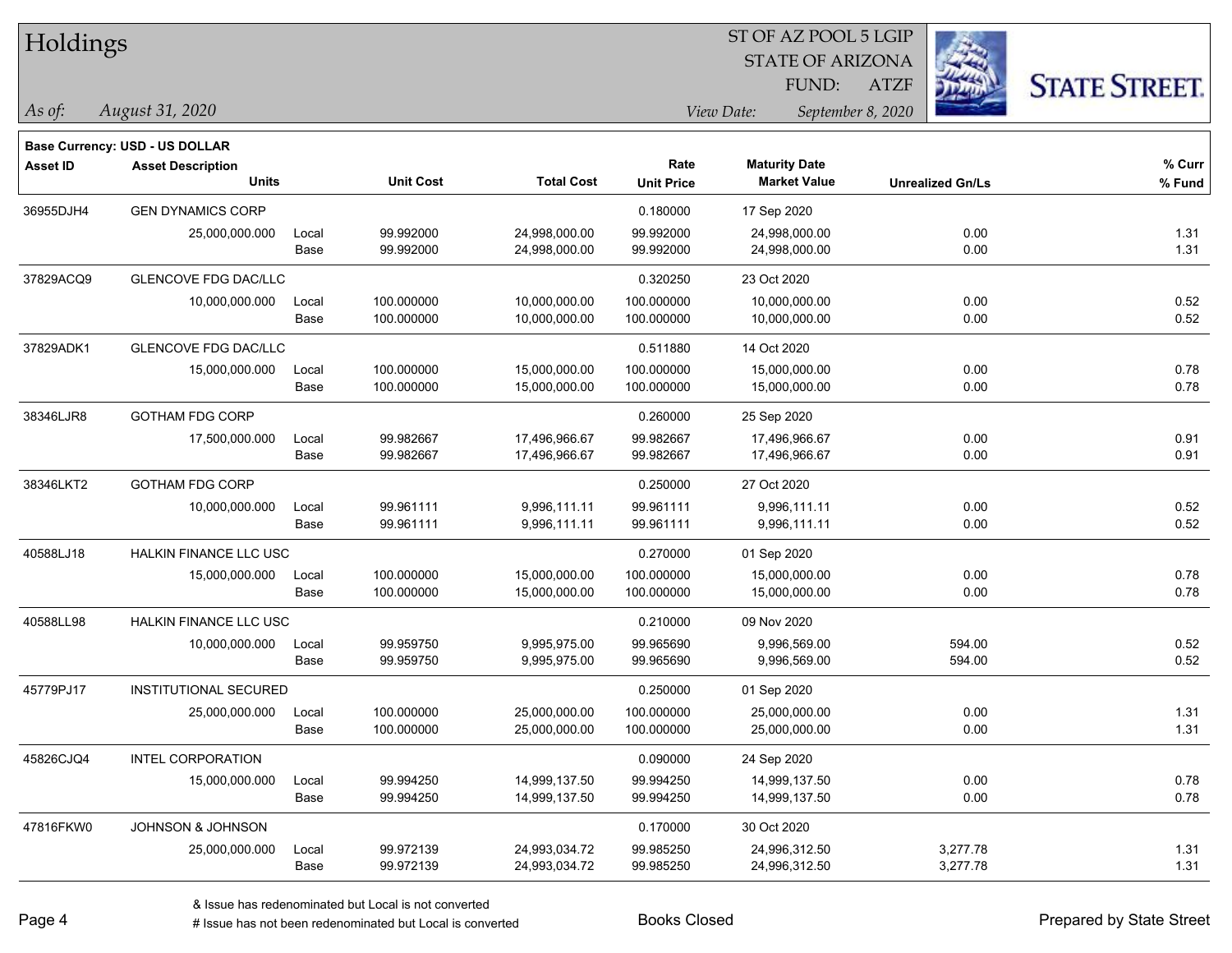| Holdings        |                                                                   |       |                  |                   |                   | ST OF AZ POOL 5 LGIP            |                         |                      |
|-----------------|-------------------------------------------------------------------|-------|------------------|-------------------|-------------------|---------------------------------|-------------------------|----------------------|
|                 |                                                                   |       |                  |                   |                   | <b>STATE OF ARIZONA</b>         |                         |                      |
|                 |                                                                   |       |                  |                   |                   | FUND:                           | <b>ATZF</b>             | <b>STATE STREET.</b> |
| As of:          | August 31, 2020                                                   |       |                  |                   |                   | View Date:<br>September 8, 2020 |                         |                      |
|                 |                                                                   |       |                  |                   |                   |                                 |                         |                      |
| <b>Asset ID</b> | <b>Base Currency: USD - US DOLLAR</b><br><b>Asset Description</b> |       |                  |                   | Rate              | <b>Maturity Date</b>            |                         | % Curr               |
|                 | <b>Units</b>                                                      |       | <b>Unit Cost</b> | <b>Total Cost</b> | <b>Unit Price</b> | <b>Market Value</b>             | <b>Unrealized Gn/Ls</b> | % Fund               |
| 47816FLW9       | <b>JOHNSON &amp; JOHNSON</b>                                      |       |                  |                   | 0.190000          | 30 Nov 2020                     |                         |                      |
|                 | 25,000,000.000                                                    | Local | 99.952500        | 24,988,125.00     | 99.977500         | 24,994,375.00                   | 6,250.00                | 1.31                 |
|                 |                                                                   | Base  | 99.952500        | 24,988,125.00     | 99.977500         | 24,994,375.00                   | 6,250.00                | 1.31                 |
| 48802TZ40       | KELLS FDG LLC                                                     |       |                  |                   | 0.270000          | 15 Oct 2020                     |                         |                      |
|                 | 10,000,000.000                                                    | Local | 99.967000        | 9,996,700.00      | 99.967000         | 9,996,700.00                    | 0.00                    | 0.52                 |
|                 |                                                                   | Base  | 99.967000        | 9,996,700.00      | 99.967000         | 9,996,700.00                    | 0.00                    | 0.52                 |
| 52952LL59       | <b>LEXINGTN PKR CAP CO LL</b>                                     |       |                  |                   | 0.230000          | 05 Nov 2020                     |                         |                      |
|                 | 10,000,000.000                                                    | Local | 99.958472        | 9,995,847.22      | 99.958472         | 9,995,847.22                    | 0.00                    | 0.52                 |
|                 |                                                                   | Base  | 99.958472        | 9,995,847.22      | 99.958472         | 9,995,847.22                    | 0.00                    | 0.52                 |
| 52952LLC4       | LEXINGTN PKR CAP CO LL                                            |       |                  |                   | 0.220000          | 12 Nov 2020                     |                         |                      |
|                 | 10,000,000.000                                                    | Local | 99.956000        | 9,995,600.00      | 99.956000         | 9,995,600.00                    | 0.00                    | 0.52                 |
|                 |                                                                   | Base  | 99.956000        | 9,995,600.00      | 99.956000         | 9,995,600.00                    | 0.00                    | 0.52                 |
| 53245PL48       | ELI LILLY & COMPANY                                               |       |                  |                   | 0.150000          | 04 Nov 2020                     |                         |                      |
|                 | 25,000,000.000                                                    | Local | 99.973333        | 24,993,333.33     | 99.973333         | 24,993,333.33                   | 0.00                    | 1.31                 |
|                 |                                                                   | Base  | 99.973333        | 24,993,333.33     | 99.973333         | 24,993,333.33                   | 0.00                    | 1.31                 |
| 56274LK52       | MANHATTAN ASSET FDG.                                              |       |                  |                   | 0.220000          | 05 Oct 2020                     |                         |                      |
|                 | 15,000,000.000                                                    | Local | 99.979222        | 14,996,883.33     | 99.979222         | 14,996,883.33                   | 0.00                    | 0.78                 |
|                 |                                                                   | Base  | 99.979222        | 14,996,883.33     | 99.979222         | 14,996,883.33                   | 0.00                    | 0.78                 |
| 57576JJ86       | MASSACHUSETTS MUT LIFE INS CO                                     |       |                  |                   | 0.120000          | 08 Sep 2020                     |                         |                      |
|                 | 25,000,000.000                                                    | Local | 99.997667        | 24,999,416.67     | 99.997667         | 24,999,416.67                   | 0.00                    | 1.31                 |
|                 |                                                                   | Base  | 99.997667        | 24,999,416.67     | 99.997667         | 24,999,416.67                   | 0.00                    | 1.31                 |
| 57576JJB9       | MASSACHUSETTS MUT LIFE INS CO                                     |       |                  |                   | 0.120000          | 11 Sep 2020                     |                         |                      |
|                 | 25,000,000.000 Local                                              |       | 99.996667        | 24,999,166.67     | 99.996667         | 24,999,166.67                   | 0.00                    | 1.31                 |
|                 |                                                                   | Base  | 99.996667        | 24,999,166.67     | 99.996667         | 24,999,166.67                   | 0.00                    | 1.31                 |
| 59157TJU8       | METLIFE SHORT TERM FDG                                            |       |                  |                   | 0.290000          | 28 Sep 2020                     |                         |                      |
|                 | 10,000,000.000                                                    | Local | 99.978250        | 9,997,825.00      | 99.978250         | 9,997,825.00                    | 0.00                    | 0.52                 |
|                 |                                                                   | Base  | 99.978250        | 9,997,825.00      | 99.978250         | 9,997,825.00                    | 0.00                    | 0.52                 |
| 59157TLJ0       | METLIFE SHORT TERM FDG                                            |       |                  |                   | 0.200000          | 18 Nov 2020                     |                         |                      |
|                 | 15,000,000.000                                                    | Local | 99.956667        | 14,993,500.00     | 99.956667         | 14,993,500.00                   | 0.00                    | 0.78                 |
|                 |                                                                   | Base  | 99.956667        | 14,993,500.00     | 99.956667         | 14,993,500.00                   | 0.00                    | 0.78                 |

 $\overline{\phantom{0}}$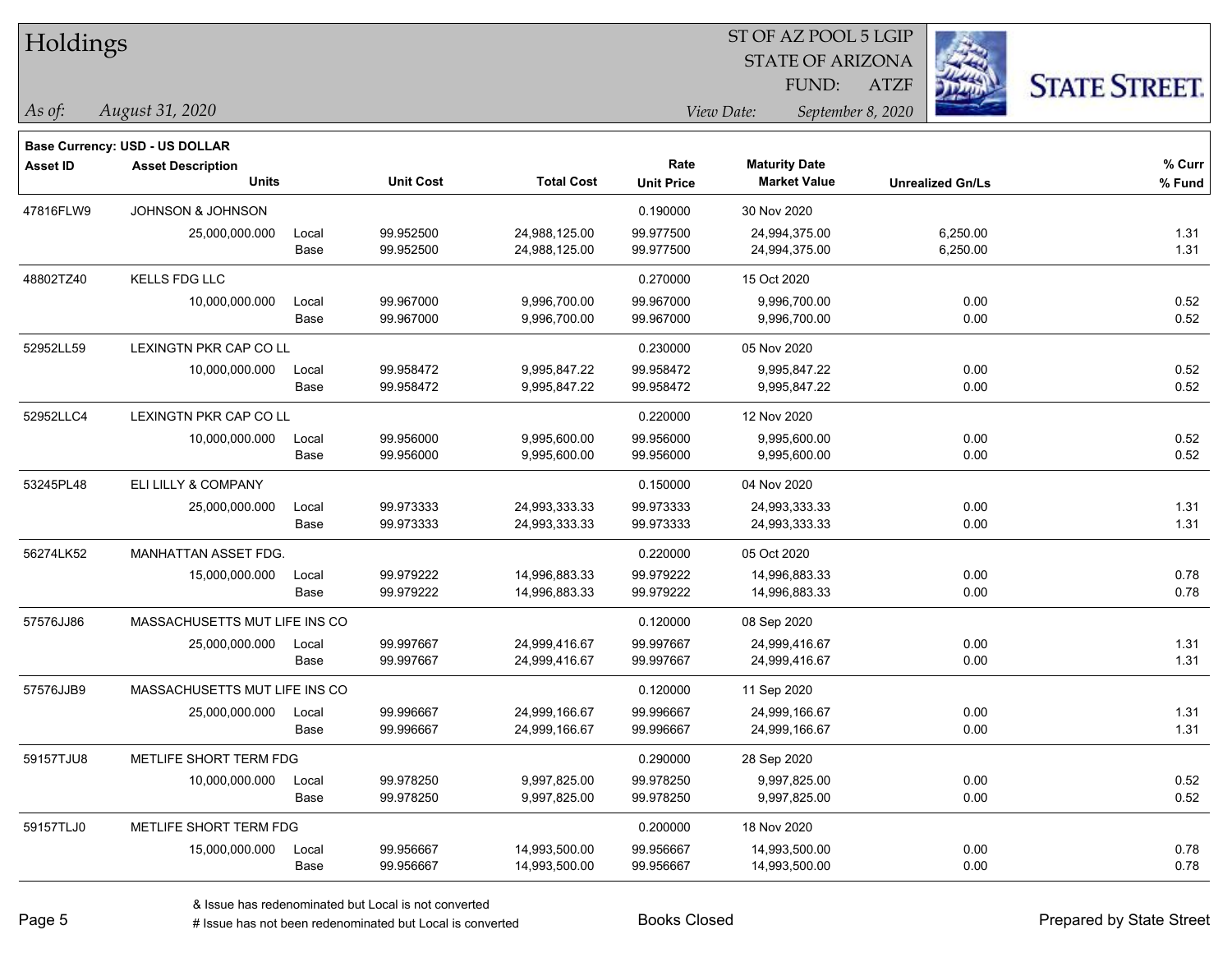| Holdings        |                                       |       |                  |                   |                   | ST OF AZ POOL 5 LGIP            |                         |                      |
|-----------------|---------------------------------------|-------|------------------|-------------------|-------------------|---------------------------------|-------------------------|----------------------|
|                 |                                       |       |                  |                   |                   | <b>STATE OF ARIZONA</b>         | Ź.                      |                      |
|                 |                                       |       |                  |                   |                   | FUND:                           | 瑙<br>ATZF               | <b>STATE STREET.</b> |
| As of:          | August 31, 2020                       |       |                  |                   |                   | September 8, 2020<br>View Date: |                         |                      |
|                 | <b>Base Currency: USD - US DOLLAR</b> |       |                  |                   |                   |                                 |                         |                      |
| <b>Asset ID</b> | <b>Asset Description</b>              |       |                  |                   | Rate              | <b>Maturity Date</b>            |                         | % Curr               |
|                 | <b>Units</b>                          |       | <b>Unit Cost</b> | <b>Total Cost</b> | <b>Unit Price</b> | <b>Market Value</b>             | <b>Unrealized Gn/Ls</b> | % Fund               |
| 59157TME0       | METLIFE SHORT TERM FDG                |       |                  |                   | 0.220000          | 14 Dec 2020                     |                         |                      |
|                 | 25,000,000.000                        | Local | 99.936444        | 24,984,111.11     | 99.936444         | 24,984,111.11                   | 0.00                    | 1.31                 |
|                 |                                       | Base  | 99.936444        | 24,984,111.11     | 99.936444         | 24,984,111.11                   | 0.00                    | 1.31                 |
| 63763PJ18       | NATIONAL SECS CLEARING                |       |                  |                   | 0.150000          | 01 Sep 2020                     |                         |                      |
|                 | 10,000,000.000                        | Local | 100.000000       | 10,000,000.00     | 100.000000        | 10,000,000.00                   | 0.00                    | 0.52                 |
|                 |                                       | Base  | 100.000000       | 10,000,000.00     | 100.000000        | 10,000,000.00                   | 0.00                    | 0.52                 |
| 63763PJE0       | NATIONAL SECS CLEARING                |       |                  |                   | 0.140000          | 14 Sep 2020                     |                         |                      |
|                 | 15,000,000.000                        | Local | 99.994944        | 14,999,241.67     | 99.994944         | 14,999,241.67                   | 0.00                    | 0.78                 |
|                 |                                       | Base  | 99.994944        | 14,999,241.67     | 99.994944         | 14,999,241.67                   | 0.00                    | 0.78                 |
| 64106GKN2       | NESTLE FIN FRANCE S.                  |       |                  |                   | 0.140000          | 22 Oct 2020                     |                         |                      |
|                 | 25,000,000.000                        | Local | 99.980167        | 24,995,041.67     | 99.980167         | 24,995,041.67                   | 0.00                    | 1.31                 |
|                 |                                       | Base  | 99.980167        | 24,995,041.67     | 99.980167         | 24,995,041.67                   | 0.00                    | 1.31                 |
| 64951WJF2       | NEW YORK LFE CAP COR                  |       |                  |                   | 0.170000          | 15 Sep 2020                     |                         |                      |
|                 | 9,153,000.000                         | Local | 99.993389        | 9,152,394.88      | 99.993389         | 9,152,394.88                    | 0.00                    | 0.48                 |
|                 |                                       | Base  | 99.993389        | 9,152,394.88      | 99.993389         | 9,152,394.88                    | 0.00                    | 0.48                 |
| 64951WKM5       | NEW YORK LFE CAP COR                  |       |                  |                   | 0.150000          | 21 Oct 2020                     |                         |                      |
|                 | 20,000,000.000                        | Local | 99.979167        | 19,995,833.33     | 99.979167         | 19,995,833.33                   | 0.00                    | 1.05                 |
|                 |                                       | Base  | 99.979167        | 19,995,833.33     | 99.979167         | 19,995,833.33                   | 0.00                    | 1.05                 |
| 64951WLK8       | NEW YORK LFE CAP COR                  |       |                  |                   | 0.110000          | 19 Nov 2020                     |                         |                      |
|                 | 15,000,000.000                        | Local | 99.975861        | 14,996,379.16     | 99.975861         | 14,996,379.16                   | 0.00                    | 0.78                 |
|                 |                                       | Base  | 99.975861        | 14,996,379.16     | 99.975861         | 14,996,379.16                   | 0.00                    | 0.78                 |
| 6698M4J86       | NOVARTIS FNC CRP                      |       |                  |                   | 0.160000          | 08 Sep 2020                     |                         |                      |
|                 | 14,000,000.000                        | Local | 99.996889        | 13,999,564.44     | 99.996889         | 13,999,564.44                   | 0.00                    | 0.73                 |
|                 |                                       | Base  | 99.996889        | 13,999,564.44     | 99.996889         | 13,999,564.44                   | 0.00                    | 0.73                 |
| 6698M4JM5       | NOVARTIS FNC CRP                      |       |                  |                   | 0.180000          | 21 Sep 2020                     |                         |                      |
|                 | 19,000,000.000                        | Local | 99.990000        | 18,998,100.00     | 99.990000         | 18,998,100.00                   | 0.00                    | 0.99                 |
|                 |                                       | Base  | 99.990000        | 18,998,100.00     | 99.990000         | 18,998,100.00                   | 0.00                    | 0.99                 |
| 6698M4LP5       | NOVARTIS FNC CRP                      |       |                  |                   | 0.220000          | 23 Nov 2020                     |                         |                      |
|                 | 15,000,000.000                        | Local | 99.949278        | 14,992,391.67     | 99.949278         | 14,992,391.67                   | 0.00                    | 0.78                 |
|                 |                                       | Base  | 99.949278        | 14,992,391.67     | 99.949278         | 14,992,391.67                   | 0.00                    | 0.78                 |

ST OF AZ POOL 5 LGIP

÷.

۰

 $\overline{\phantom{0}}$ 

-

 $\overline{\phantom{0}}$ 

denote the redenominated but Local is converted Books Closed Prepared by State Street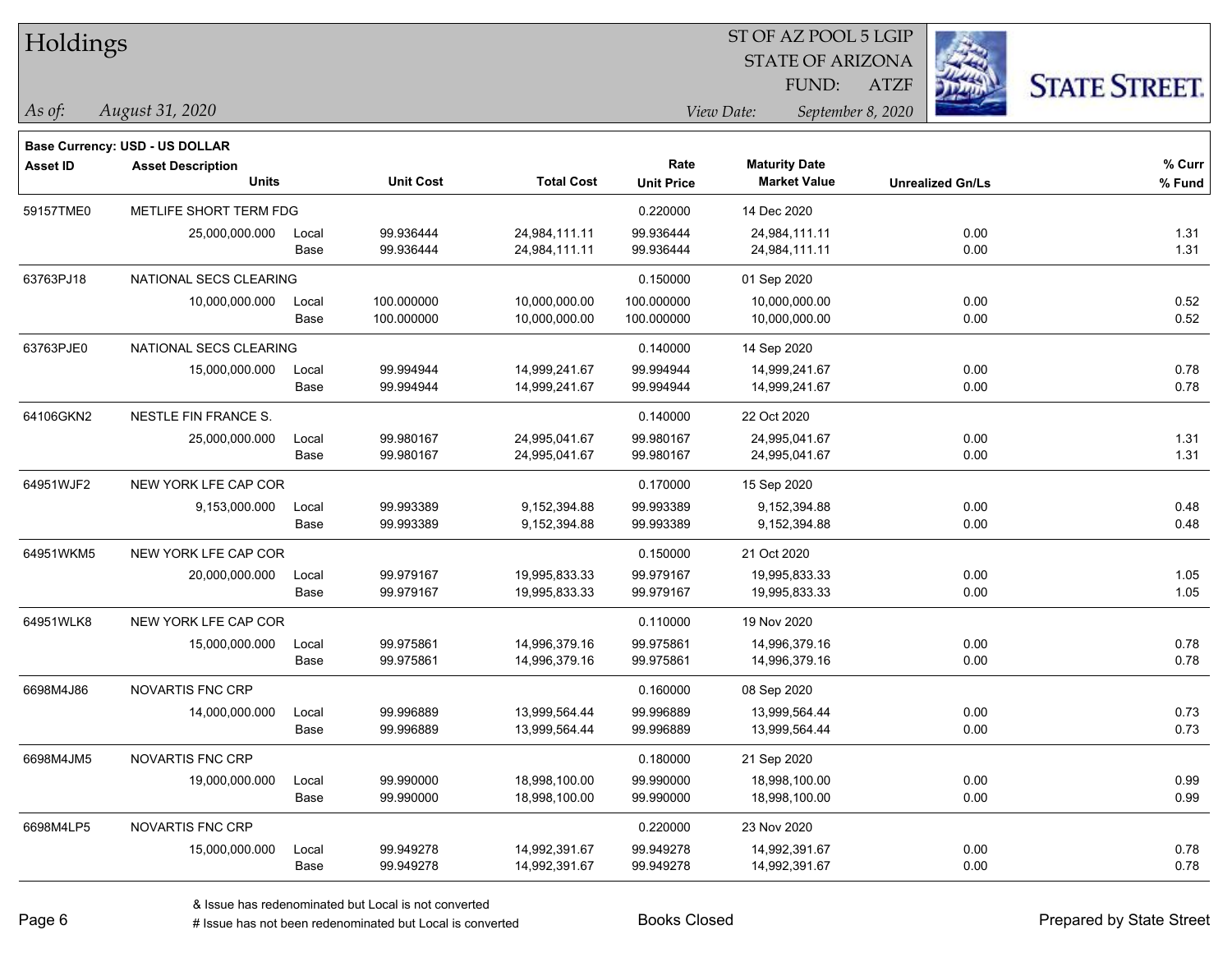| Holdings |  |
|----------|--|
|----------|--|

## STATE OF ARIZONA ST OF AZ POOL 5 LGIP

ATZF



**Base Currency: USD - US DOLLAR**

*August 31, 2020 As of: View Date: September 8, 2020* FUND:

| <b>Asset ID</b> | <b>Asset Description</b> |       |                  |                   | Rate              | <b>Maturity Date</b> |                         | % Curr |
|-----------------|--------------------------|-------|------------------|-------------------|-------------------|----------------------|-------------------------|--------|
|                 | <b>Units</b>             |       | <b>Unit Cost</b> | <b>Total Cost</b> | <b>Unit Price</b> | <b>Market Value</b>  | <b>Unrealized Gn/Ls</b> | % Fund |
| 67983TJ15       | OLD LINE FUNDING LLC     |       |                  |                   | 0.090000          | 01 Sep 2020          |                         |        |
|                 | 13,000,000.000           | Local | 100.000000       | 13,000,000.00     | 100.000000        | 13,000,000.00        | 0.00                    | 0.68   |
|                 |                          | Base  | 100.000000       | 13,000,000.00     | 100.000000        | 13,000,000.00        | 0.00                    | 0.68   |
| 67983TJ23       | OLD LINE FUNDING LLC     |       |                  |                   | 0.120000          | 02 Sep 2020          |                         |        |
|                 | 20,000,000.000           | Local | 99.999667        | 19,999,933.33     | 99.999667         | 19,999,933.33        | 0.00                    | 1.05   |
|                 |                          | Base  | 99.999667        | 19,999,933.33     | 99.999667         | 19,999,933.33        | 0.00                    | 1.05   |
| 71708EK20       | PFIZER INC               |       |                  |                   | 0.160000          | 02 Oct 2020          |                         |        |
|                 | 6,250,000.000            | Local | 99.986222        | 6,249,138.89      | 99.986222         | 6,249,138.89         | 0.00                    | 0.33   |
|                 |                          | Base  | 99.986222        | 6,249,138.89      | 99.986222         | 6,249,138.89         | 0.00                    | 0.33   |
| 71708EK61       | PFIZER INC               |       |                  |                   | 0.200000          | 06 Oct 2020          |                         |        |
|                 | 15,000,000.000           | Local | 99.980556        | 14,997,083.33     | 99.980556         | 14,997,083.33        | 0.00                    | 0.78   |
|                 |                          | Base  | 99.980556        | 14,997,083.33     | 99.980556         | 14,997,083.33        | 0.00                    | 0.78   |
| 71708EKN4       | PFIZER INC               |       |                  |                   | 0.130000          | 22 Oct 2020          |                         |        |
|                 | 15,000,000.000           | Local | 99.981583        | 14,997,237.50     | 99.981583         | 14,997,237.50        | 0.00                    | 0.78   |
|                 |                          | Base  | 99.981583        | 14,997,237.50     | 99.981583         | 14,997,237.50        | 0.00                    | 0.78   |
| 71708EL37       | PFIZER INC               |       |                  |                   | 0.230000          | 03 Nov 2020          |                         |        |
|                 | 15,000,000.000           | Local | 99.959750        | 14,993,962.50     | 99.959750         | 14,993,962.50        | 0.00                    | 0.78   |
|                 |                          | Base  | 99.959750        | 14,993,962.50     | 99.959750         | 14,993,962.50        | 0.00                    | 0.78   |
| 74271TK51       | PROCTOR GAMBLE AND CO    |       |                  |                   | 0.160000          | 05 Oct 2020          |                         |        |
|                 | 25,000,000.000           | Local | 99.984889        | 24,996,222.22     | 99.984889         | 24,996,222.22        | 0.00                    | 1.31   |
|                 |                          | Base  | 99.984889        | 24,996,222.22     | 99.984889         | 24,996,222.22        | 0.00                    | 1.31   |
| 8010M2JE3       | <b>SANOFI</b>            |       |                  |                   | 0.230000          | 14 Sep 2020          |                         |        |
|                 | 10,000,000.000           | Local | 99.991694        | 9,999,169.44      | 99.991694         | 9,999,169.44         | 0.00                    | 0.52   |
|                 |                          | Base  | 99.991694        | 9,999,169.44      | 99.991694         | 9,999,169.44         | 0.00                    | 0.52   |
| 8225X2JU9       | SHELL INTNL FNC B.V      |       |                  |                   | 1.770000          | 28 Sep 2020          |                         |        |
|                 | 10,000,000.000           | Local | 99.867250        | 9,986,725.00      | 99.867250         | 9,986,725.00         | 0.00                    | 0.52   |
|                 |                          | Base  | 99.867250        | 9,986,725.00      | 99.867250         | 9,986,725.00         | 0.00                    | 0.52   |
| 8225X2UC6       | SHELL INTNL FNC B.V      |       |                  |                   | 0.400000          | 12 Jul 2021          |                         |        |
|                 | 10,000,000.000           | Local | 99.651111        | 9,965,111.11      | 99.651111         | 9,965,111.11         | 0.00                    | 0.52   |
|                 |                          | Base  | 99.651111        | 9,965,111.11      | 99.651111         | 9,965,111.11         | 0.00                    | 0.52   |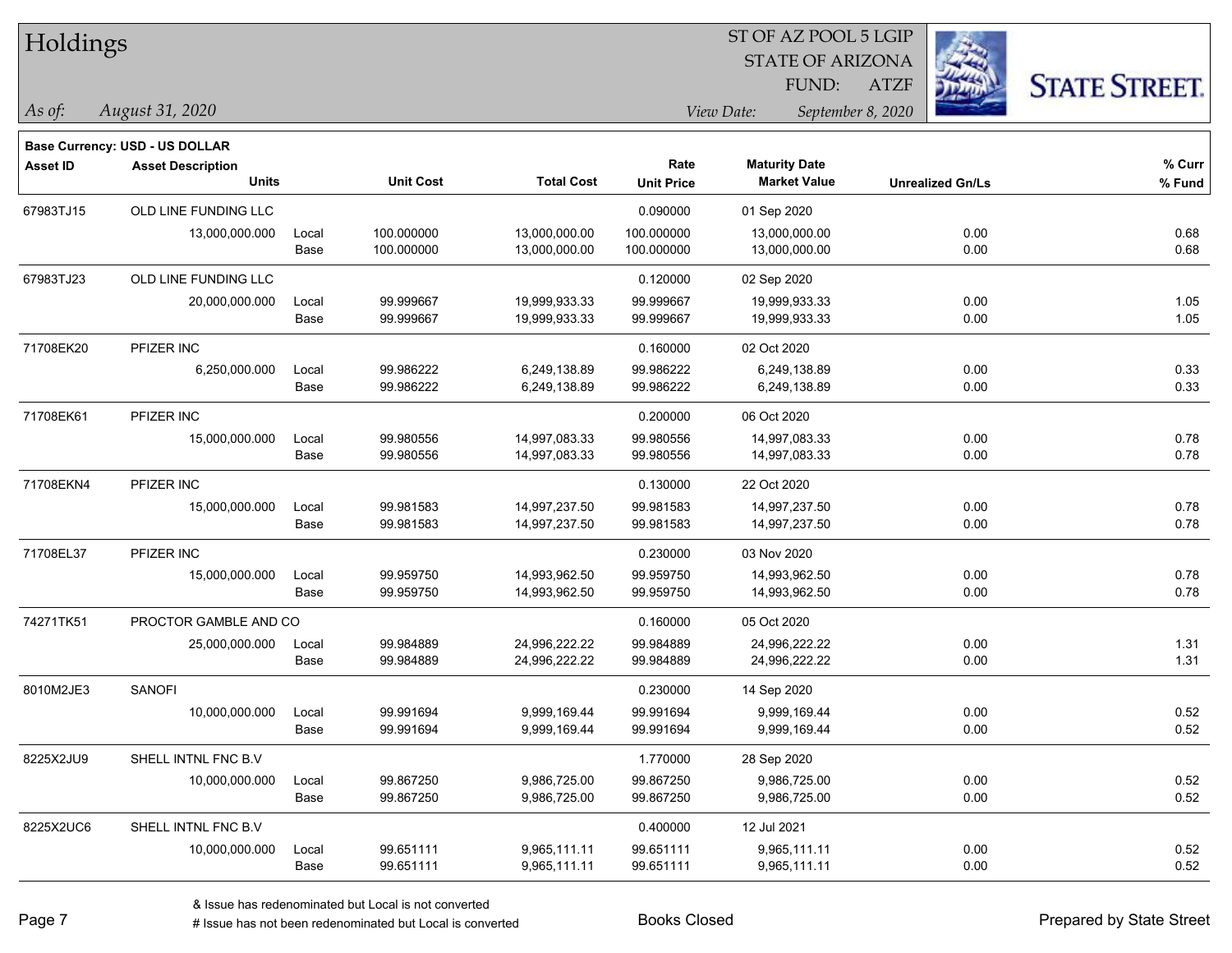| Holdings        |                                       |       |                  |                   |                   | ST OF AZ POOL 5 LGIP |                         |                         |                      |
|-----------------|---------------------------------------|-------|------------------|-------------------|-------------------|----------------------|-------------------------|-------------------------|----------------------|
|                 |                                       |       |                  |                   |                   |                      | <b>STATE OF ARIZONA</b> |                         |                      |
|                 |                                       |       |                  |                   |                   | FUND:                | ATZF                    |                         | <b>STATE STREET.</b> |
| As of:          | August 31, 2020                       |       |                  |                   |                   | View Date:           | September 8, 2020       |                         |                      |
|                 | <b>Base Currency: USD - US DOLLAR</b> |       |                  |                   |                   |                      |                         |                         |                      |
| <b>Asset ID</b> | <b>Asset Description</b>              |       |                  |                   | Rate              | <b>Maturity Date</b> |                         |                         | % Curr               |
|                 | <b>Units</b>                          |       | <b>Unit Cost</b> | <b>Total Cost</b> | <b>Unit Price</b> | <b>Market Value</b>  |                         | <b>Unrealized Gn/Ls</b> | % Fund               |
| 86565CLE7       | SUMITOMO MITSUI BKG CORP              |       |                  |                   | 0.230000          | 29 Oct 2020          |                         |                         |                      |
|                 | 20,000,000.000                        | Local | 99.999999        | 19,999,999.76     | 99.999999         | 19,999,999.76        |                         | 0.00                    | 1.05                 |
|                 |                                       | Base  | 99.999999        | 19,999,999.76     | 99.999999         | 19,999,999.76        |                         | 0.00                    | 1.05                 |
| 88602TLL5       | THUNDER BAY FNDNG LLC                 |       |                  |                   | 0.240000          | 20 Nov 2020          |                         |                         |                      |
|                 | 20,000,000.000                        | Local | 99.946667        | 19,989,333.33     | 99.946667         | 19,989,333.33        |                         | 0.00                    | 1.05                 |
|                 |                                       | Base  | 99.946667        | 19,989,333.33     | 99.946667         | 19,989,333.33        |                         | 0.00                    | 1.05                 |
| 89114NR56       | TORONTO-DOMINION                      |       |                  |                   | 0.180000          | 21 Jan 2021          |                         |                         |                      |
|                 | 25,000,000.000                        | Local | 100.000000       | 25,000,000.00     | 100.000000        | 25,000,000.00        |                         | 0.00                    | 1.31                 |
|                 |                                       | Base  | 100.000000       | 25,000,000.00     | 100.000000        | 25,000,000.00        |                         | 0.00                    | 1.31                 |
| 89119AJW9       | TORONTO DOMINION BANK                 |       |                  |                   | 0.230000          | 30 Sep 2020          |                         |                         |                      |
|                 | 25,000,000.000                        | Local | 99.981472        | 24,995,368.06     | 99.981472         | 24,995,368.06        |                         | 0.00                    | 1.31                 |
|                 |                                       | Base  | 99.981472        | 24,995,368.06     | 99.981472         | 24,995,368.06        |                         | 0.00                    | 1.31                 |
| 89233GKV7       | <b>TOYOTA MOTOR CREDIT</b>            |       |                  |                   | 0.280000          | 29 Oct 2020          |                         |                         |                      |
|                 | 20,000,000.000                        | Local | 99.954889        | 19,990,977.78     | 99.954889         | 19,990,977.78        |                         | 0.00                    | 1.05                 |
|                 |                                       | Base  | 99.954889        | 19,990,977.78     | 99.954889         | 19,990,977.78        |                         | 0.00                    | 1.05                 |
| 89233GLQ7       | <b>TOYOTA MOTOR CREDIT</b>            |       |                  |                   | 0.270000          | 24 Nov 2020          |                         |                         |                      |
|                 | 15,000,000.000                        | Local | 99.937000        | 14,990,550.00     | 99.937000         | 14,990,550.00        |                         | 0.00                    | 0.78                 |
|                 |                                       | Base  | 99.937000        | 14,990,550.00     | 99.937000         | 14,990,550.00        |                         | 0.00                    | 0.78                 |
| 9127962H1       | TREASURY BILL 09/20 0.00000           |       |                  |                   | 0.162500          | 24 Sep 2020          |                         |                         |                      |
|                 | 10,000,000.000                        | Local | 99.989618        | 9,998,961.81      | 99.989618         | 9,998,961.81         |                         | 0.00                    | 0.52                 |
|                 |                                       | Base  | 99.989618        | 9,998,961.81      | 99.989618         | 9,998,961.81         |                         | 0.00                    | 0.52                 |
| 9127962J7       | TREASURY BILL 10/20 0.00000           |       |                  |                   | 0.142500          | 01 Oct 2020          |                         |                         |                      |
|                 | 20,000,000.000                        | Local | 99.988333        | 19,997,666.67     | 99.988333         | 19,997,666.67        |                         | 0.00                    | 1.05                 |
|                 |                                       | Base  | 99.988333        | 19,997,666.67     | 99.988333         | 19,997,666.67        |                         | 0.00                    | 1.05                 |
| 9127962Z1       | TREASURY BILL 11/20 0.00000           |       |                  |                   | 0.097500          | 12 Nov 2020          |                         |                         |                      |
|                 | 10,000,000.000                        | Local | 99.980500        | 9,998,050.00      | 99.980500         | 9,998,050.00         |                         | 0.00                    | 0.52                 |
|                 |                                       | Base  | 99.980500        | 9,998,050.00      | 99.980500         | 9,998,050.00         |                         | 0.00                    | 0.52                 |
| 9127963R8       | TREASURY BILL 09/20 0.00000           |       |                  |                   | 0.130000          | 01 Sep 2020          |                         |                         |                      |
|                 | 30,000,000.000                        | Local | 100.000000       | 30,000,000.00     | 100.000000        | 30,000,000.00        |                         | 0.00                    | 1.57                 |
|                 |                                       | Base  | 100.000000       | 30,000,000.00     | 100.000000        | 30,000,000.00        |                         | 0.00                    | 1.57                 |

ST OF AZ POOL 5 LGIP

-

-

 $\overline{\phantom{0}}$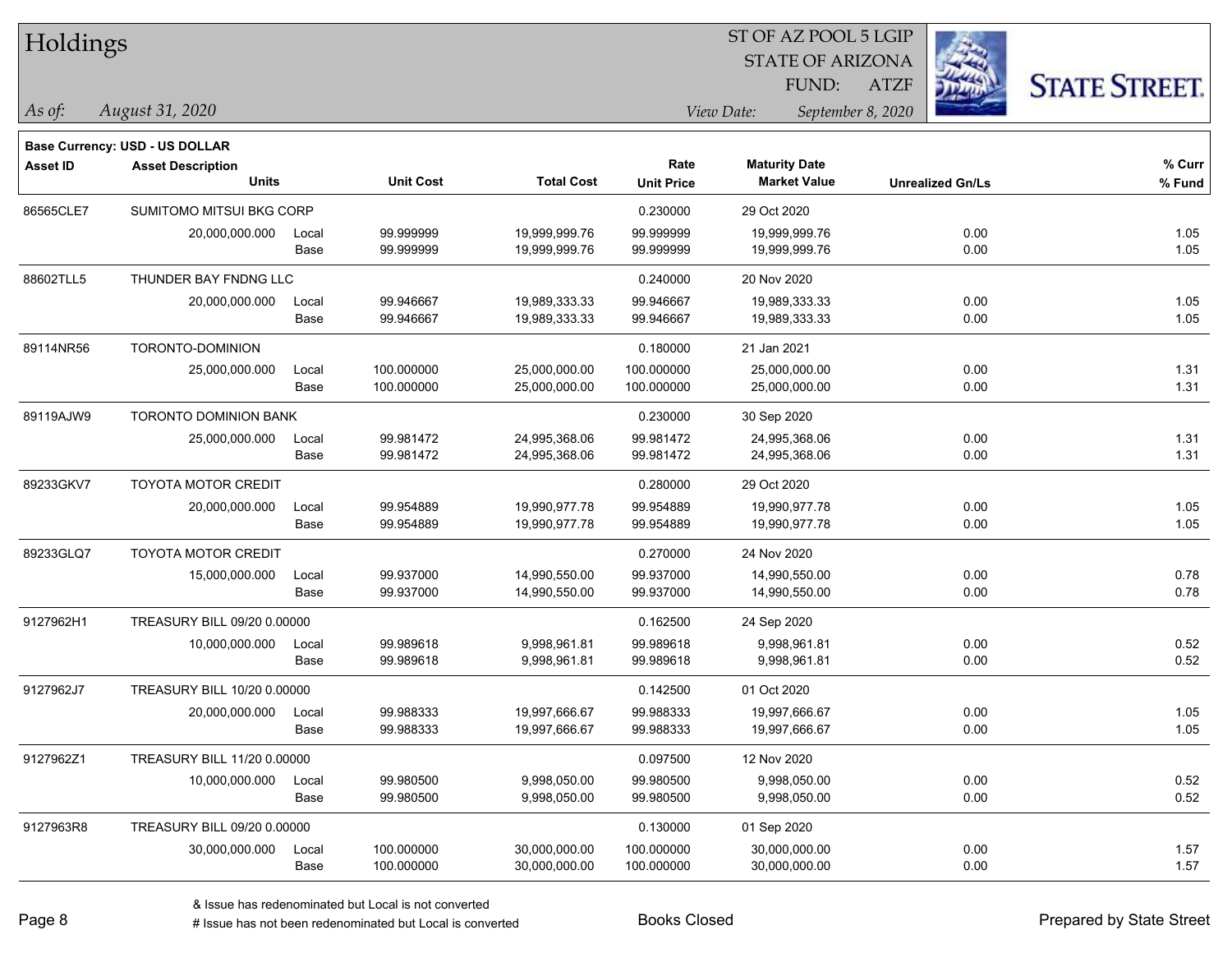| Holdings               |                                       |       |                                                      |                   |                   | ST OF AZ POOL 5 LGIP            |                         |                      |  |
|------------------------|---------------------------------------|-------|------------------------------------------------------|-------------------|-------------------|---------------------------------|-------------------------|----------------------|--|
|                        |                                       |       |                                                      |                   |                   | <b>STATE OF ARIZONA</b>         |                         |                      |  |
|                        |                                       |       |                                                      |                   |                   | FUND:                           | <b>ATZF</b>             | <b>STATE STREET.</b> |  |
| As of:                 | August 31, 2020                       |       |                                                      |                   |                   | View Date:<br>September 8, 2020 |                         |                      |  |
|                        | <b>Base Currency: USD - US DOLLAR</b> |       |                                                      |                   |                   |                                 |                         |                      |  |
| <b>Asset ID</b>        | <b>Asset Description</b>              |       |                                                      |                   | Rate              | <b>Maturity Date</b>            |                         | % Curr               |  |
|                        | <b>Units</b>                          |       | <b>Unit Cost</b>                                     | <b>Total Cost</b> | <b>Unit Price</b> | <b>Market Value</b>             | <b>Unrealized Gn/Ls</b> | % Fund               |  |
| 912796TY5              | TREASURY BILL 12/20 0.00000           |       |                                                      |                   | 0.157500          | 31 Dec 2020                     |                         |                      |  |
|                        | 10,000,000.000                        | Local | 99.947063                                            | 9,994,706.25      | 99.947063         | 9,994,706.25                    | 0.00                    | 0.52                 |  |
|                        |                                       | Base  | 99.947063                                            | 9,994,706.25      | 99.947063         | 9,994,706.25                    | 0.00                    | 0.52                 |  |
| 912796XE4              | TREASURY BILL 02/21 0.00000           |       |                                                      |                   | 0.171000          | 25 Feb 2021                     |                         |                      |  |
|                        | 10,000,000.000                        | Local | 99.915925                                            | 9,991,592.50      | 99.915925         | 9,991,592.50                    | 0.00                    | 0.52                 |  |
|                        |                                       | Base  | 99.915925                                            | 9,991,592.50      | 99.915925         | 9,991,592.50                    | 0.00                    | 0.52                 |  |
| 912796XH7              | TREASURY BILL 09/20 0.00000           |       |                                                      |                   | 0.125000          | 03 Sep 2020                     |                         |                      |  |
|                        | 10,000,000.000                        | Local | 99.999306                                            | 9,999,930.56      | 99.999306         | 9,999,930.56                    | 0.00                    | 0.52                 |  |
|                        |                                       | Base  | 99.999306                                            | 9,999,930.56      | 99.999306         | 9,999,930.56                    | 0.00                    | 0.52                 |  |
| 92646KK27              | VICTORY RECEIVABLES                   |       |                                                      |                   | 0.240000          | 02 Oct 2020                     |                         |                      |  |
|                        | 20,000,000.000                        | Local | 99.979333                                            | 19,995,866.67     | 99.979333         | 19,995,866.67                   | 0.00                    | 1.05                 |  |
|                        |                                       | Base  | 99.979333                                            | 19,995,866.67     | 99.979333         | 19,995,866.67                   | 0.00                    | 1.05                 |  |
| 927YHY004              | RBC CAPITAL MARKETS REPO 04/16 VAR    |       |                                                      |                   | 0.050000          | 01 Sep 2020                     |                         |                      |  |
|                        | 75,000,000.000                        | Local | 100.000000                                           | 75,000,000.00     | 100.000000        | 75,000,000.00                   | 0.00                    | 3.92                 |  |
|                        |                                       | Base  | 100.000000                                           | 75,000,000.00     | 100.000000        | 75,000,000.00                   | 0.00                    | 3.92                 |  |
| 930ABD003              | FIDELITY INVESTMENTS MONEY            |       |                                                      |                   | 0.010000          | 01 Sep 2020                     |                         |                      |  |
|                        | 50,028,056.580                        | Local | 100.000000                                           | 50,028,056.58     | 100.000000        | 50,028,056.58                   | 0.00                    | 2.62                 |  |
|                        |                                       | Base  | 100.000000                                           | 50,028,056.58     | 100.000000        | 50,028,056.58                   | 0.00                    | 2.62                 |  |
| 966VMM002              | JP MORGAN MONEY MARKET                |       |                                                      |                   | 0.010000          | 01 Sep 2020                     |                         |                      |  |
|                        | 5,025,174.880                         | Local | 100.000000                                           | 5,025,174.88      | 100.000000        | 5,025,174.88                    | 0.00                    | 0.26                 |  |
|                        |                                       | Base  | 100.000000                                           | 5,025,174.88      | 100.000000        | 5,025,174.88                    | 0.00                    | 0.26                 |  |
| 979QRC005              | <b>BANK OF AMERICA REPO</b>           |       |                                                      |                   | 0.060000          | 01 Sep 2020                     |                         |                      |  |
|                        | 100,000,000.000                       | Local | 100.000000                                           | 100,000,000.00    | 100.000000        | 100,000,000.00                  | 0.00                    | 5.23                 |  |
|                        |                                       | Base  | 100.000000                                           | 100,000,000.00    | 100.000000        | 100,000,000.00                  | 0.00                    | 5.23                 |  |
| <b>US DOLLAR Total</b> |                                       |       |                                                      |                   |                   |                                 |                         |                      |  |
|                        | 1,499,137,982.380                     | Local |                                                      | 1,498,730,389.95  |                   | 1,498,825,283.78                | 94,893.83               | 78.36                |  |
|                        |                                       | Base  |                                                      | 1,498,730,389.95  |                   | 1,498,825,283.78                | 94,893.83               | 78.36                |  |
|                        | <b>CASH EQUIVALENT Total</b>          |       |                                                      |                   |                   |                                 |                         |                      |  |
|                        | 1,499,137,982.380                     | Base  |                                                      | 1,498,730,389.95  |                   | 1,498,825,283.78                | 94,893.83               | 78.36                |  |
|                        |                                       |       | & Issue has redenominated but Local is not converted |                   |                   |                                 |                         |                      |  |

Page 9

# Issue has not been redenominated but Local is converted Books Closed Prepared by State Street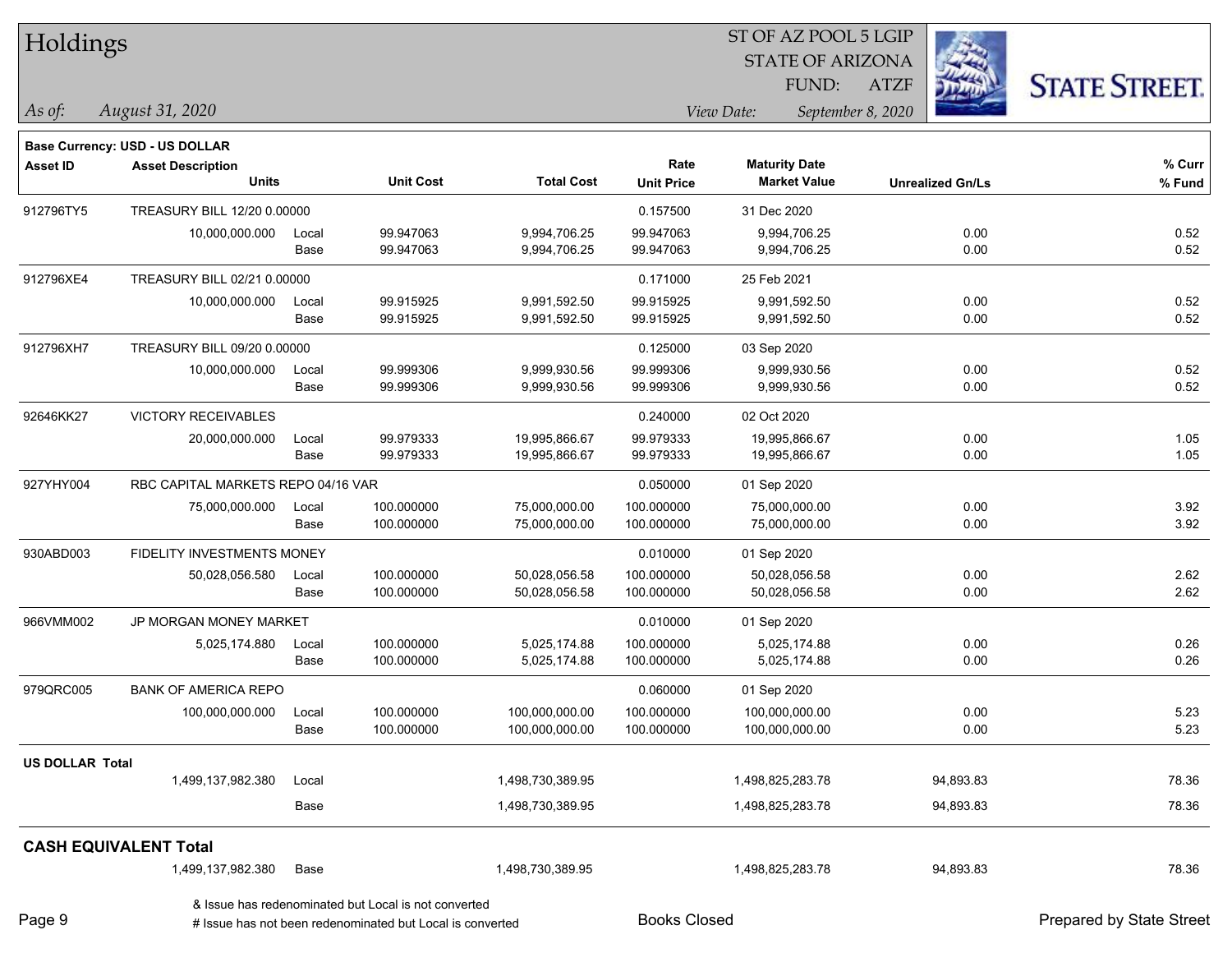| Holdings            |                                        |                                                           |                   |                     | ST OF AZ POOL 5 LGIP    |                         |                          |  |
|---------------------|----------------------------------------|-----------------------------------------------------------|-------------------|---------------------|-------------------------|-------------------------|--------------------------|--|
|                     |                                        |                                                           |                   |                     | <b>STATE OF ARIZONA</b> |                         |                          |  |
|                     |                                        |                                                           |                   |                     | FUND:                   | <b>ATZF</b>             | <b>STATE STREET.</b>     |  |
| $\vert$ As of:      | August 31, 2020                        |                                                           |                   |                     | View Date:              | September 8, 2020       |                          |  |
|                     | <b>Base Currency: USD - US DOLLAR</b>  |                                                           |                   |                     |                         |                         |                          |  |
| Asset ID            | <b>Asset Description</b>               |                                                           |                   | Rate                | <b>Maturity Date</b>    |                         | % Curr                   |  |
|                     | <b>Units</b>                           | <b>Unit Cost</b>                                          | <b>Total Cost</b> | <b>Unit Price</b>   | <b>Market Value</b>     | <b>Unrealized Gn/Ls</b> | % Fund                   |  |
| <b>FIXED INCOME</b> |                                        |                                                           |                   |                     |                         |                         |                          |  |
| <b>US DOLLAR</b>    |                                        |                                                           |                   |                     |                         | Exchange Rate:          | 1.000000                 |  |
| 3130AJPV5           | FEDERAL HOME LOAN BANK BONDS 12/20 VAR |                                                           |                   | 0.190000            | 11 Dec 2020             |                         |                          |  |
|                     | 15,000,000.000                         | 100.000000<br>Local                                       | 15,000,000.00     | 100.022570          | 15,003,385.50           | 3,385.50                | 0.78                     |  |
|                     |                                        | 100.000000<br>Base                                        | 15,000,000.00     | 100.022570          | 15,003,385.50           | 3,385.50                | 0.78                     |  |
| 3130AJR27           | FEDERAL HOME LOAN BANK BONDS 10/20 VAR |                                                           |                   | 0.165000            | 19 Oct 2020             |                         |                          |  |
|                     | 15,000,000.000                         | 100.000000<br>Local                                       | 15,000,000.00     | 100.009161          | 15,001,374.15           | 1,374.15                | 0.78                     |  |
|                     |                                        | 100.000000<br>Base                                        | 15,000,000.00     | 100.009161          | 15,001,374.15           | 1,374.15                | 0.78                     |  |
| 313396M91           |                                        | FREDDIE MAC DISCOUNT NT DISCOUNT NOT 11/20 0.00000        |                   |                     | 02 Nov 2020             |                         |                          |  |
|                     | 15,000,000.000                         | 99.974167<br>Local                                        | 14,996,125.00     | 99.982778           | 14,997,416.70           | 1,291.70                | 0.78                     |  |
|                     |                                        | 99.974167<br>Base                                         | 14,996,125.00     | 99.982778           | 14,997,416.70           | 1,291.70                | 0.78                     |  |
| 36259KAA5           |                                        | GM FINANCIAL AUTOMOBILE LEASIN GMALT 2020 1 A1            |                   | 1.634930            | 22 Feb 2021             |                         |                          |  |
|                     | 1,565,636.810                          | 100.000000<br>Local                                       | 1,565,636.81      | 100.080020          | 1,566,889.63            | 1,252.82                | 0.08                     |  |
| Original Face:      | 12,500,000.000                         | 100.000000<br>Base                                        | 1,565,636.81      | 100.080020          | 1,566,889.63            | 1,252.82                | 0.08                     |  |
| 39154TBA5           |                                        | GREAT AMERICA LEASING RECEIVAB GALC 2020 1 A1 144A        |                   | 1.691300            | 15 Feb 2021             |                         |                          |  |
|                     | 1,296,521.940                          | 100.000000<br>Local                                       | 1,296,521.94      | 100.170310          | 1,298,730.05            | 2,208.11                | 0.07                     |  |
| Original Face:      | 4,250,000.000                          | 100.000000<br>Base                                        | 1,296,521.94      | 100.170310          | 1,298,730.05            | 2,208.11                | 0.07                     |  |
| 45818KR20           |                                        | IADB DISCOUNT NOTE DISCOUNT NOT 11/20 0.00000             |                   |                     | 27 Nov 2020             |                         |                          |  |
|                     | 20,000,000.000                         | 99.971000<br>Local                                        | 19,994,200.00     | 99.975833           | 19,995,166.60           | 966.60                  | 1.05                     |  |
|                     |                                        | 99.971000<br>Base                                         | 19,994,200.00     | 99.975833           | 19,995,166.60           | 966.60                  | 1.05                     |  |
| 459052D37           |                                        | IBRD DISCOUNT NOTE DISCOUNT NOT 08/20 0.00000             |                   |                     | 24 Aug 2020             |                         |                          |  |
|                     |                                        | 0.000 Local<br>0.000000                                   | $-0.02$           | 0.000000            | 0.00                    | 0.02                    | 0.00                     |  |
|                     |                                        | 0.000000<br>Base                                          | $-0.02$           | 0.000000            | 0.00                    | 0.02                    | 0.00                     |  |
| 459052F92           |                                        | IBRD DISCOUNT NOTE DISCOUNT NOT 09/20 0.00000             |                   |                     | 15 Sep 2020             |                         |                          |  |
|                     | 15,000,000.000                         | Local<br>99.994167                                        | 14,999,125.00     | 99.997278           | 14,999,591.70           | 466.70                  | 0.78                     |  |
|                     |                                        | Base<br>99.994167                                         | 14,999,125.00     | 99.997278           | 14,999,591.70           | 466.70                  | 0.78                     |  |
| 9127962G3           | TREASURY BILL 09/20 0.00000            |                                                           |                   |                     | 17 Sep 2020             |                         |                          |  |
|                     | 20,000,000.000                         | 99.992400<br>Local                                        | 19,998,480.00     | 99.995889           | 19,999,177.80           | 697.80                  | 1.05                     |  |
|                     |                                        | 99.992400<br>Base                                         | 19,998,480.00     | 99.995889           | 19,999,177.80           | 697.80                  | 1.05                     |  |
|                     |                                        | & Issue has redenominated but Local is not converted      |                   |                     |                         |                         |                          |  |
| Page 10             |                                        | # Issue has not been redenominated but Local is converted |                   | <b>Books Closed</b> |                         |                         | Prepared by State Street |  |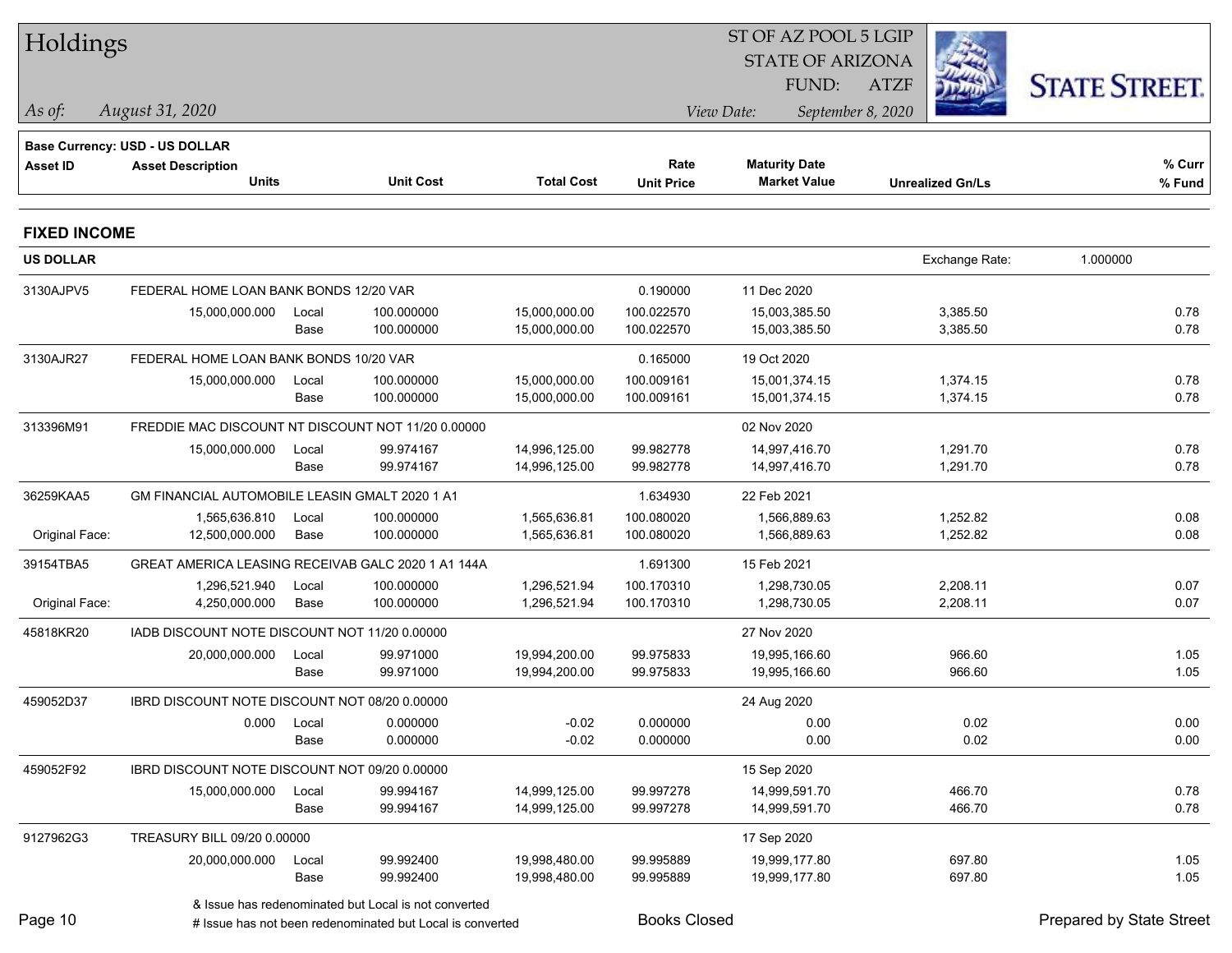Holdings

## STATE OF ARIZONA ST OF AZ POOL 5 LGIP FUND:

ATZF



**Base Currency: USD - US DOLLAR**

*August 31, 2020 As of: View Date: September 8, 2020*

| Asset ID  | <b>Asset Description</b><br><b>Units</b> |               | <b>Unit Cost</b>                                           | <b>Total Cost</b>              | Rate<br><b>Unit Price</b> | <b>Maturity Date</b><br><b>Market Value</b> | <b>Unrealized Gn/Ls</b> | % Curr<br>% Fund |
|-----------|------------------------------------------|---------------|------------------------------------------------------------|--------------------------------|---------------------------|---------------------------------------------|-------------------------|------------------|
| 9127962H1 | TREASURY BILL 09/20 0.00000              |               |                                                            |                                |                           | 24 Sep 2020                                 |                         |                  |
|           | 10,000,000.000                           | Local<br>Base | 99.990097<br>99.990097                                     | 9,999,009.71<br>9,999,009.71   | 99.994250<br>99.994250    | 9,999,425.00<br>9,999,425.00                | 415.29<br>415.29        | 0.52<br>0.52     |
| 9127962J7 | TREASURY BILL 10/20 0.00000              |               |                                                            |                                |                           | 01 Oct 2020                                 |                         |                  |
|           | 10,000,000.000                           | Local<br>Base | 99.986458<br>99.986458                                     | 9,998,645.83<br>9,998,645.83   | 99.991458<br>99.991458    | 9,999,145.80<br>9,999,145.80                | 499.97<br>499.97        | 0.52<br>0.52     |
| 9127962R9 | TREASURY BILL 10/20 0.00000              |               |                                                            |                                |                           | 15 Oct 2020                                 |                         |                  |
|           | 20,000,000.000                           | Local<br>Base | 99.983134<br>99.983134                                     | 19,996,626.70<br>19,996,626.70 | 99.987778<br>99.987778    | 19,997,555.60<br>19,997,555.60              | 928.90<br>928.90        | 1.05<br>1.05     |
| 9127962W8 | TREASURY BILL 06/20 0.00000              |               |                                                            |                                |                           | 23 Jun 2020                                 |                         |                  |
|           | 0.000                                    | Local<br>Base | 0.000000<br>0.000000                                       | $-0.07$<br>$-0.07$             | 0.000000<br>0.000000      | 0.00<br>0.00                                | 0.07<br>0.07            | 0.00<br>0.00     |
| 9127962X6 | TREASURY BILL 06/20 0.00000              |               |                                                            |                                | 0.010000                  | 30 Jun 2020                                 |                         |                  |
|           | 0.000                                    | Local<br>Base | 0.000000<br>0.000000                                       | 232.81<br>232.81               | 0.000000<br>0.000000      | 0.00<br>0.00                                | $-232.81$<br>$-232.81$  | 0.00<br>0.00     |
| 9127963B3 | TREASURY BILL 11/20 0.00000              |               |                                                            |                                |                           | 27 Nov 2020                                 |                         |                  |
|           | 20,000,000.000                           | Local<br>Base | 99.969067<br>99.969067                                     | 19,993,813.35<br>19,993,813.35 | 99.973115<br>99.973115    | 19.994.623.00<br>19,994,623.00              | 809.65<br>809.65        | 1.05<br>1.05     |
| 9127963F4 | TREASURY BILL 07/20 0.00000              |               |                                                            |                                |                           | 21 Jul 2020                                 |                         |                  |
|           | 0.000                                    | Local<br>Base | 0.000000<br>0.000000                                       | $-0.04$<br>$-0.04$             | 0.000000<br>0.000000      | 0.00<br>0.00                                | 0.04<br>0.04            | 0.00<br>0.00     |
| 9127963J6 | TREASURY BILL 12/20 0.00000              |               |                                                            |                                |                           | 10 Dec 2020                                 |                         |                  |
|           | 10,000,000.000                           | Local<br>Base | 99.951389<br>99.951389                                     | 9,995,138.90<br>9,995,138.90   | 99.968750<br>99.968750    | 9,996,875.00<br>9,996,875.00                | 1,736.10<br>1,736.10    | 0.52<br>0.52     |
| 9127963K3 | TREASURY BILL 12/20 0.00000              |               |                                                            |                                | 0.010000                  | 17 Dec 2020                                 |                         |                  |
|           | 10,000,000.000                           | Local<br>Base | 99.945608<br>99.945608                                     | 9,994,560.81<br>9,994,560.81   | 99.966562<br>99.966562    | 9,996,656.20<br>9,996,656.20                | 2,095.39<br>2,095.39    | 0.52<br>0.52     |
| 9127963P2 | TREASURY BILL 08/20 0.00000              |               |                                                            |                                |                           | 18 Aug 2020                                 |                         |                  |
|           | 0.000                                    | Local<br>Base | 0.000000<br>0.000000                                       | $-0.07$<br>$-0.07$             | 0.000000<br>0.000000      | 0.00<br>0.00                                | 0.07<br>0.07            | 0.00<br>0.00     |
|           |                                          |               | 0 legislated and constructed build and in out constructed. |                                |                           |                                             |                         |                  |

& Issue has redenominated but Local is not converted

# Issue has not been redenominated but Local is converted Books Closed Prepared by State Street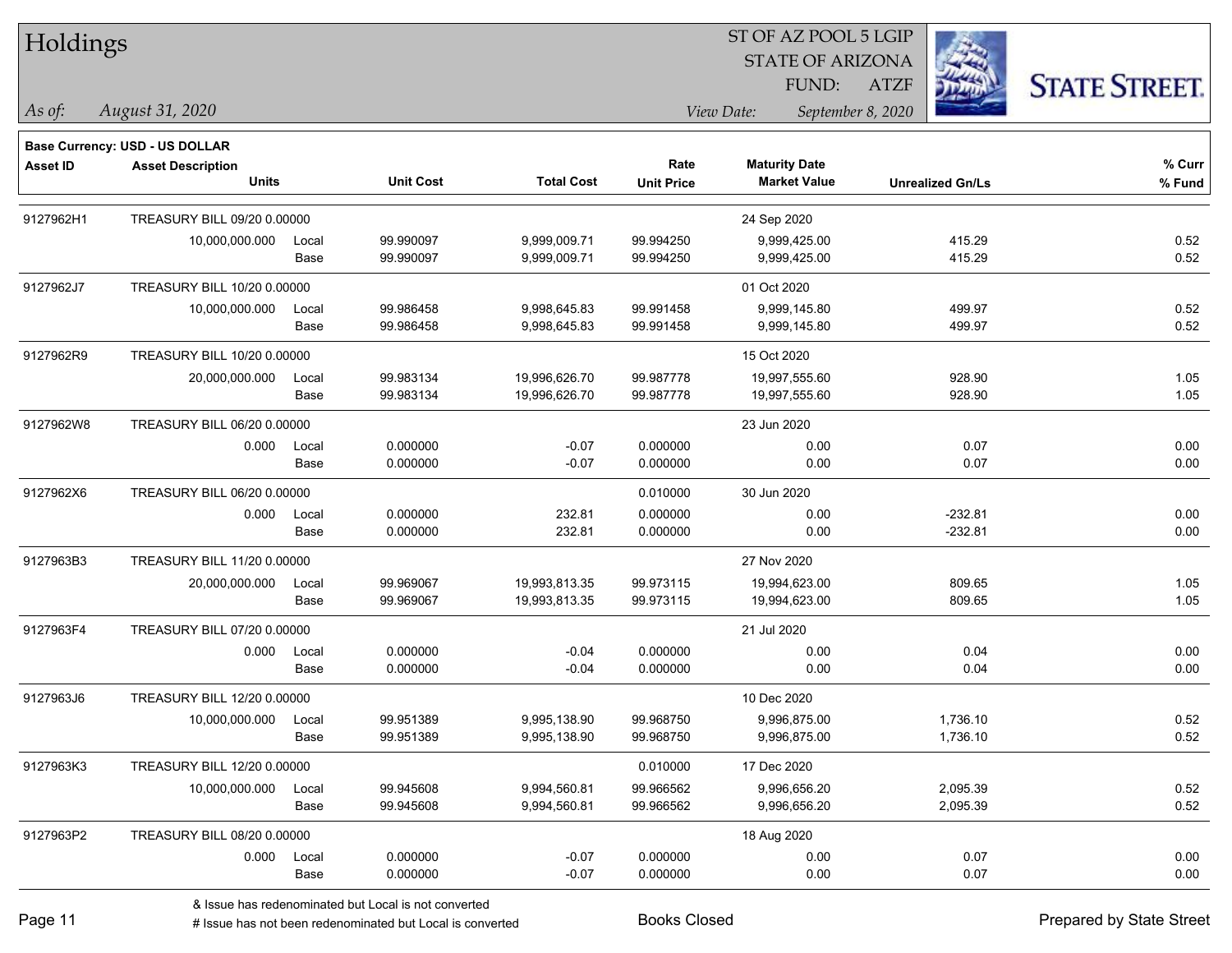| Holdings |
|----------|
|          |

### STATE OF ARIZONA ATZF ST OF AZ POOL 5 LGIP FUND:



*As of: View Date: September 8, 2020*

| s of: | August 31, 2020 |
|-------|-----------------|
|       |                 |

|                 | <b>Base Currency: USD - US DOLLAR</b> |       |                  |                   |                   |                      |                         |        |
|-----------------|---------------------------------------|-------|------------------|-------------------|-------------------|----------------------|-------------------------|--------|
| <b>Asset ID</b> | <b>Asset Description</b>              |       |                  |                   | Rate              | <b>Maturity Date</b> |                         | % Curr |
|                 | <b>Units</b>                          |       | <b>Unit Cost</b> | <b>Total Cost</b> | <b>Unit Price</b> | <b>Market Value</b>  | <b>Unrealized Gn/Ls</b> | % Fund |
| 9127963Q0       | TREASURY BILL 08/20 0.00000           |       |                  |                   |                   | 25 Aug 2020          |                         |        |
|                 | 0.000                                 | Local | 0.000000         | $-0.03$           | 0.000000          | 0.00                 | 0.03                    | 0.00   |
|                 |                                       | Base  | 0.000000         | $-0.03$           | 0.000000          | 0.00                 | 0.03                    | 0.00   |
| 9127963T4       | TREASURY BILL 01/21 0.00000           |       |                  |                   | 0.010000          | 07 Jan 2021          |                         |        |
|                 | 10,000,000.000                        | Local | 99.942720        | 9,994,272.00      | 99.955556         | 9,995,555.60         | 1,283.60                | 0.52   |
|                 |                                       | Base  | 99.942720        | 9,994,272.00      | 99.955556         | 9,995,555.60         | 1,283.60                | 0.52   |
| 9127963Z0       | TREASURY BILL 09/20 0.00000           |       |                  |                   | 0.010000          | 22 Sep 2020          |                         |        |
|                 | 20,000,000.000                        | Local | 99.990044        | 19,998,008.89     | 99.994604         | 19,998,920.80        | 911.91                  | 1.05   |
|                 |                                       | Base  | 99.990044        | 19,998,008.89     | 99.994604         | 19,998,920.80        | 911.91                  | 1.05   |
| 9127964A4       | TREASURY BILL 09/20 0.00000           |       |                  |                   | 0.010000          | 29 Sep 2020          |                         |        |
|                 | 20,000,000.000                        | Local | 99.987167        | 19,997,433.33     | 99.992806         | 19,998,561.20        | 1,127.87                | 1.05   |
|                 |                                       | Base  | 99.987167        | 19,997,433.33     | 99.992806         | 19,998,561.20        | 1,127.87                | 1.05   |
| 9127964F3       | TREASURY BILL 03/21 0.00000           |       |                  |                   | 0.010000          | 04 Mar 2021          |                         |        |
|                 | 10,000,000.000                        | Local | 99.944389        | 9,994,438.90      | 99.937140         | 9,993,714.00         | $-724.90$               | 0.52   |
|                 |                                       | Base  | 99.944389        | 9,994,438.90      | 99.937140         | 9,993,714.00         | $-724.90$               | 0.52   |
| 9127964J5       | TREASURY BILL 10/20 0.00000           |       |                  |                   |                   | 20 Oct 2020          |                         |        |
|                 | 10,000,000.000                        | Local | 99.978903        | 9,997,890.28      | 99.986049         | 9,998,604.90         | 714.62                  | 0.52   |
|                 |                                       | Base  | 99.978903        | 9,997,890.28      | 99.986049         | 9,998,604.90         | 714.62                  | 0.52   |
| 9127964Q9       | TREASURY BILL 11/20 0.00000           |       |                  |                   |                   | 03 Nov 2020          |                         |        |
|                 | 10,000,000.000                        | Local | 99.970075        | 9,997,007.50      | 99.984250         | 9,998,425.00         | 1,417.50                | 0.52   |
|                 |                                       | Base  | 99.970075        | 9,997,007.50      | 99.984250         | 9,998,425.00         | 1,417.50                | 0.52   |
| 9127964R7       | CASH MGMT BILL 11/20 0.00000          |       |                  |                   |                   | 10 Nov 2020          |                         |        |
|                 | 10,000,000.000                        | Local | 99.965000        | 9,996,500.00      | 99.982500         | 9,998,250.00         | 1,750.00                | 0.52   |
|                 |                                       | Base  | 99.965000        | 9,996,500.00      | 99.982500         | 9,998,250.00         | 1,750.00                | 0.52   |
| 9127965D7       | CASH MGMT BILL 12/20 0.00000          |       |                  |                   |                   | 22 Dec 2020          |                         |        |
|                 | 10,000,000.000                        | Local | 99.954578        | 9,995,457.77      | 99.972000         | 9,997,200.00         | 1,742.23                | 0.52   |
|                 |                                       | Base  | 99.954578        | 9,995,457.77      | 99.972000         | 9,997,200.00         | 1,742.23                | 0.52   |
| 9127965F2       | CASH MGMT BILL 12/20 0.00000          |       |                  |                   |                   | 29 Dec 2020          |                         |        |
|                 | 10,000,000.000                        | Local | 99.963639        | 9,996,363.89      | 99.963639         | 9,996,363.90         | 0.01                    | 0.52   |
|                 |                                       | Base  | 99.963639        | 9,996,363.89      | 99.963639         | 9,996,363.90         | 0.01                    | 0.52   |
|                 |                                       |       |                  |                   |                   |                      |                         |        |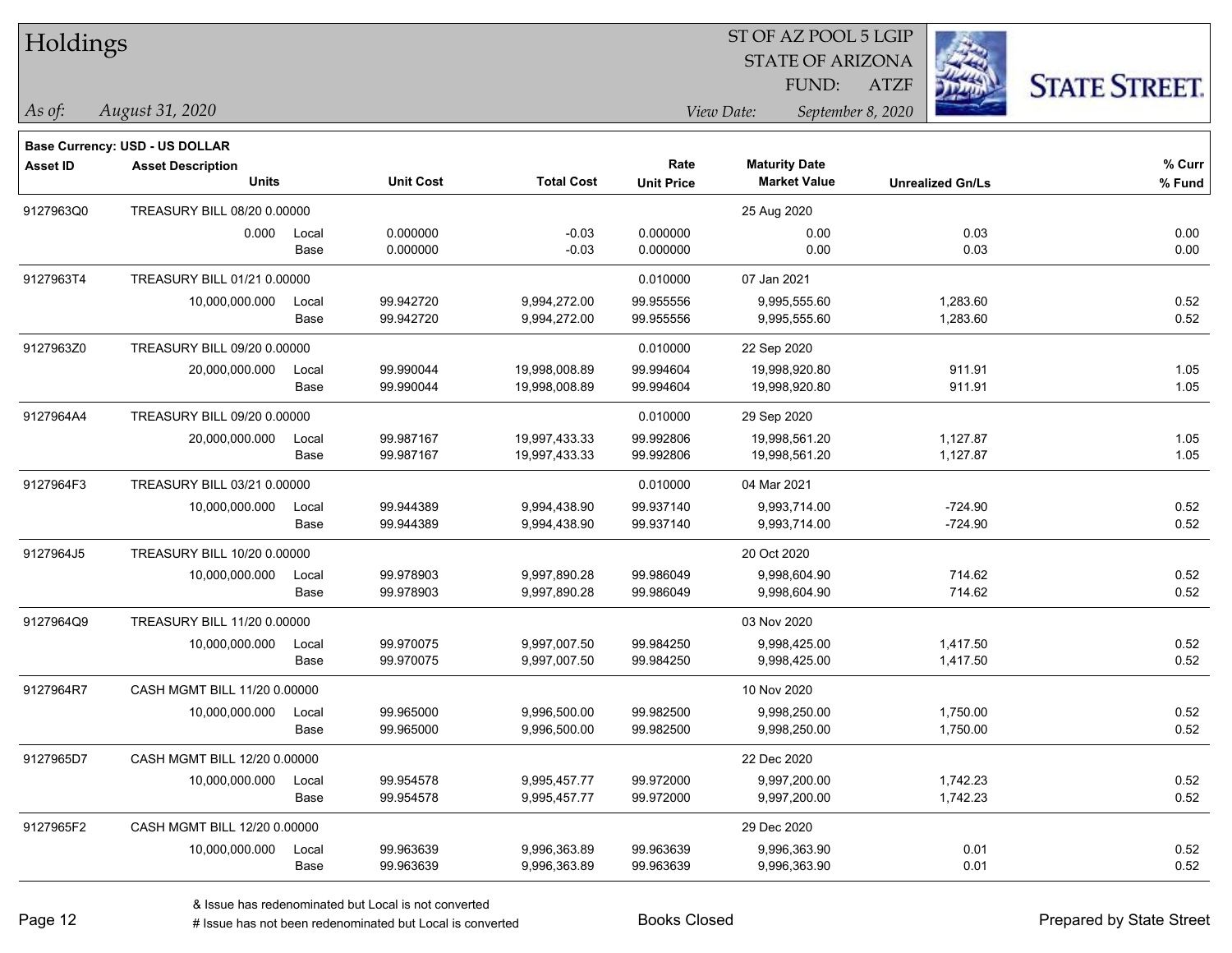| Holdings               |                                                |       |                                                       |                   |                   | ST OF AZ POOL 5 LGIP    |                   |                         |                      |
|------------------------|------------------------------------------------|-------|-------------------------------------------------------|-------------------|-------------------|-------------------------|-------------------|-------------------------|----------------------|
|                        |                                                |       |                                                       |                   |                   | <b>STATE OF ARIZONA</b> |                   |                         |                      |
|                        |                                                |       |                                                       |                   |                   | FUND:                   | <b>ATZF</b>       |                         | <b>STATE STREET.</b> |
| As of:                 | August 31, 2020                                |       |                                                       |                   |                   | View Date:              | September 8, 2020 |                         |                      |
|                        | Base Currency: USD - US DOLLAR                 |       |                                                       |                   |                   |                         |                   |                         |                      |
| <b>Asset ID</b>        | <b>Asset Description</b>                       |       |                                                       |                   | Rate              | <b>Maturity Date</b>    |                   |                         | % Curr               |
|                        | <b>Units</b>                                   |       | <b>Unit Cost</b>                                      | <b>Total Cost</b> | <b>Unit Price</b> | <b>Market Value</b>     |                   | <b>Unrealized Gn/Ls</b> | % Fund               |
| 912796A66              | CASH MGMT BILL 01/21 0.00000                   |       |                                                       |                   |                   | 12 Jan 2021             |                   |                         |                      |
|                        | 10,000,000.000                                 | Local | 99.958622                                             | 9,995,862.22      | 99.959361         | 9,995,936.10            |                   | 73.88                   | 0.52                 |
|                        |                                                | Base  | 99.958622                                             | 9,995,862.22      | 99.959361         | 9,995,936.10            |                   | 73.88                   | 0.52                 |
| 912796TJ8              | TREASURY BILL 09/20 0.00000                    |       |                                                       |                   |                   | 10 Sep 2020             |                   |                         |                      |
|                        | 30,000,000.000                                 | Local | 99.996075                                             | 29,998,822.50     | 99.997781         | 29,999,334.30           |                   | 511.80                  | 1.57                 |
|                        |                                                | Base  | 99.996075                                             | 29,998,822.50     | 99.997781         | 29,999,334.30           |                   | 511.80                  | 1.57                 |
| 912796TN9              | TREASURY BILL 10/20 0.00000                    |       |                                                       |                   |                   | 08 Oct 2020             |                   |                         |                      |
|                        | 30,000,000.000                                 | Local | 99.983607                                             | 29,995,082.10     | 99.990108         | 29,997,032.40           |                   | 1,950.30                | 1.57                 |
|                        |                                                | Base  | 99.983607                                             | 29,995,082.10     | 99.990108         | 29,997,032.40           |                   | 1,950.30                | 1.57                 |
| 912796TU3              | TREASURY BILL 12/20 0.00000                    |       |                                                       |                   |                   | 03 Dec 2020             |                   |                         |                      |
|                        | 20,000,000.000                                 | Local | 99.965403                                             | 19,993,080.56     | 99.969000         | 19,993,800.00           |                   | 719.44                  | 1.05                 |
|                        |                                                | Base  | 99.965403                                             | 19,993,080.56     | 99.969000         | 19,993,800.00           |                   | 719.44                  | 1.05                 |
| 912796UC1              | TREASURY BILL 01/21 0.00000                    |       |                                                       |                   |                   | 28 Jan 2021             |                   |                         |                      |
|                        | 10,000,000.000                                 | Local | 99.942055                                             | 9,994,205.54      | 99.954472         | 9,995,447.20            |                   | 1,241.66                | 0.52                 |
|                        |                                                | Base  | 99.942055                                             | 9,994,205.54      | 99.954472         | 9,995,447.20            |                   | 1,241.66                | 0.52                 |
| 912796WX3              | TREASURY BILL 07/20 0.00000                    |       |                                                       |                   |                   | 23 Jul 2020             |                   |                         |                      |
|                        | 0.000                                          | Local | 0.000000                                              | $-0.03$           | 0.000000          | 0.00                    |                   | 0.03                    | 0.00                 |
|                        |                                                | Base  | 0.000000                                              | $-0.03$           | 0.000000          | 0.00                    |                   | 0.03                    | 0.00                 |
| 912796XE4              | TREASURY BILL 02/21 0.00000                    |       |                                                       |                   |                   | 25 Feb 2021             |                   |                         |                      |
|                        | 10,000,000.000                                 | Local | 99.941000                                             | 9,994,099.97      | 99.938542         | 9,993,854.20            |                   | $-245.77$               | 0.52                 |
|                        |                                                | Base  | 99.941000                                             | 9,994,099.97      | 99.938542         | 9,993,854.20            |                   | $-245.77$               | 0.52                 |
| 912796XH7              | TREASURY BILL 09/20 0.00000                    |       |                                                       |                   |                   | 03 Sep 2020             |                   |                         |                      |
|                        | 10,000,000.000                                 | Local | 99.999139                                             | 9,999,913.89      | 99.999542         | 9,999,954.20            |                   | 40.31                   | 0.52                 |
|                        |                                                | Base  | 99.999139                                             | 9,999,913.89      | 99.999542         | 9,999,954.20            |                   | 40.31                   | 0.52                 |
| 98163MAA6              | WORLD OMNI AUTO RECEIVABLES TR WOART 2020 A A1 |       |                                                       |                   | 1.049220          | 15 Mar 2021             |                   |                         |                      |
|                        | 1,164,841.650                                  | Local | 100.000000                                            | 1,164,841.65      | 100.030750        | 1,165,199.84            |                   | 358.19                  | 0.06                 |
| Original Face:         | 20,000,000.000                                 | Base  | 100.000000                                            | 1,164,841.65      | 100.030750        | 1,165,199.84            |                   | 358.19                  | 0.06                 |
| <b>US DOLLAR Total</b> |                                                |       |                                                       |                   |                   |                         |                   |                         |                      |
|                        | 414,027,000.400                                | Local |                                                       | 413,931,397.59    |                   | 413,962,166.37          |                   | 30,768.78               | 21.64                |
| Original Face:         | 36,750,000.000                                 | Base  |                                                       | 413,931,397.59    |                   | 413,962,166.37          |                   | 30,768.78               | 21.64                |
|                        |                                                |       | 8. Jesue has redenominated but Local is not converted |                   |                   |                         |                   |                         |                      |

& Issue has redenominated but Local is not converted

Page 13

# Issue has not been redenominated but Local is converted Books Closed Prepared by State Street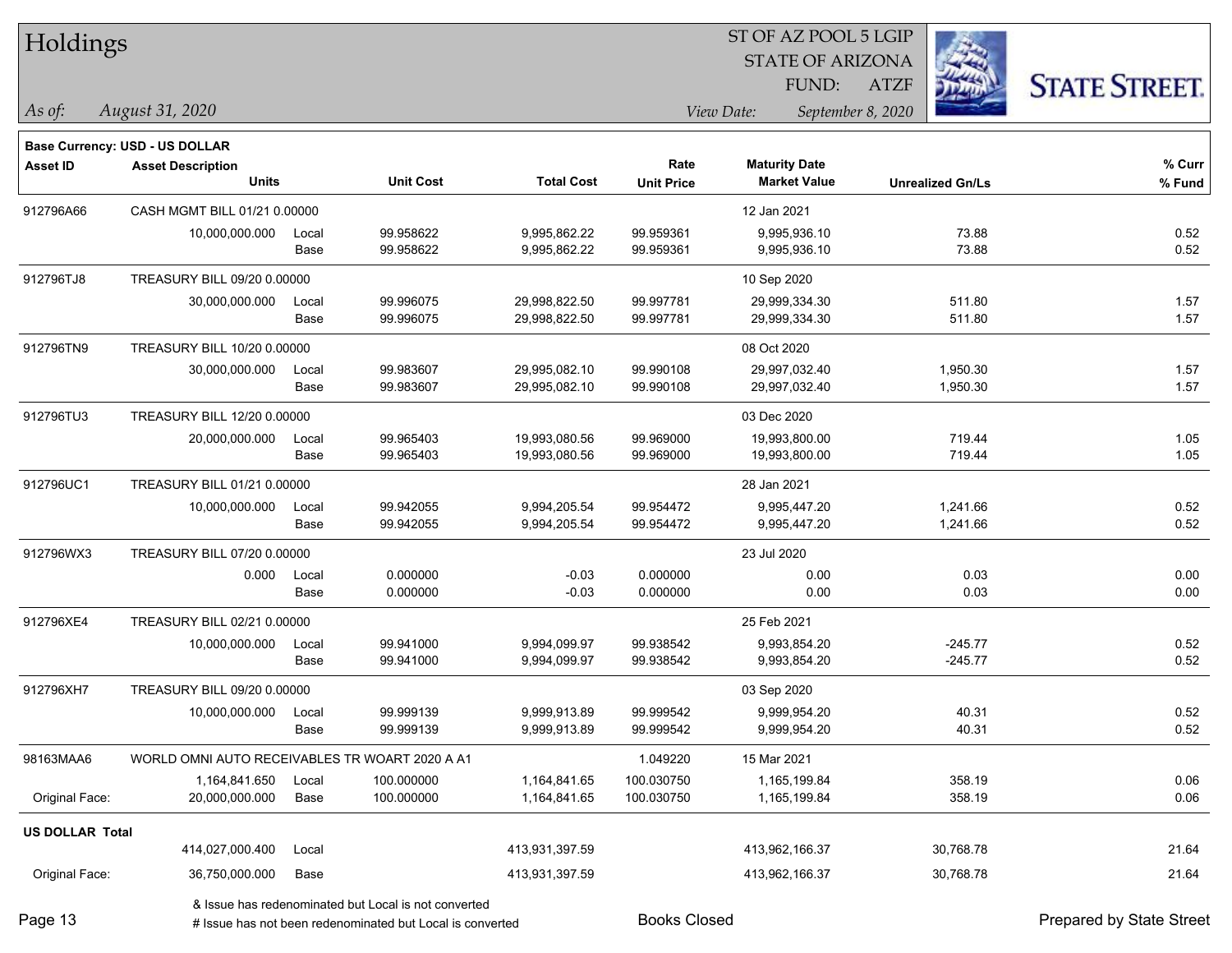| Holdings                  |                                                                   |      |                  | ST OF AZ POOL 5 LGIP<br><b>STATE OF ARIZONA</b> |                   |            |                      |                                  | <b>CONTRACTOR</b>       |                      |
|---------------------------|-------------------------------------------------------------------|------|------------------|-------------------------------------------------|-------------------|------------|----------------------|----------------------------------|-------------------------|----------------------|
| $ $ As of:                | August 31, 2020                                                   |      |                  |                                                 |                   | View Date: | FUND:                | <b>ATZF</b><br>September 8, 2020 | מיית                    | <b>STATE STREET.</b> |
| <b>Asset ID</b>           | <b>Base Currency: USD - US DOLLAR</b><br><b>Asset Description</b> |      |                  |                                                 | Rate              |            | <b>Maturity Date</b> |                                  |                         | % Curr               |
|                           | <b>Units</b>                                                      |      | <b>Unit Cost</b> | <b>Total Cost</b>                               | <b>Unit Price</b> |            | <b>Market Value</b>  |                                  | <b>Unrealized Gn/Ls</b> | % Fund               |
| <b>FIXED INCOME Total</b> |                                                                   |      |                  |                                                 |                   |            |                      |                                  |                         |                      |
|                           | 414,027,000.400                                                   | Base |                  | 413,931,397.59                                  |                   |            | 413,962,166.37       |                                  | 30,768.78               | 21.64                |
| Original Face:            | 36,750,000.000                                                    |      |                  |                                                 |                   |            |                      |                                  |                         |                      |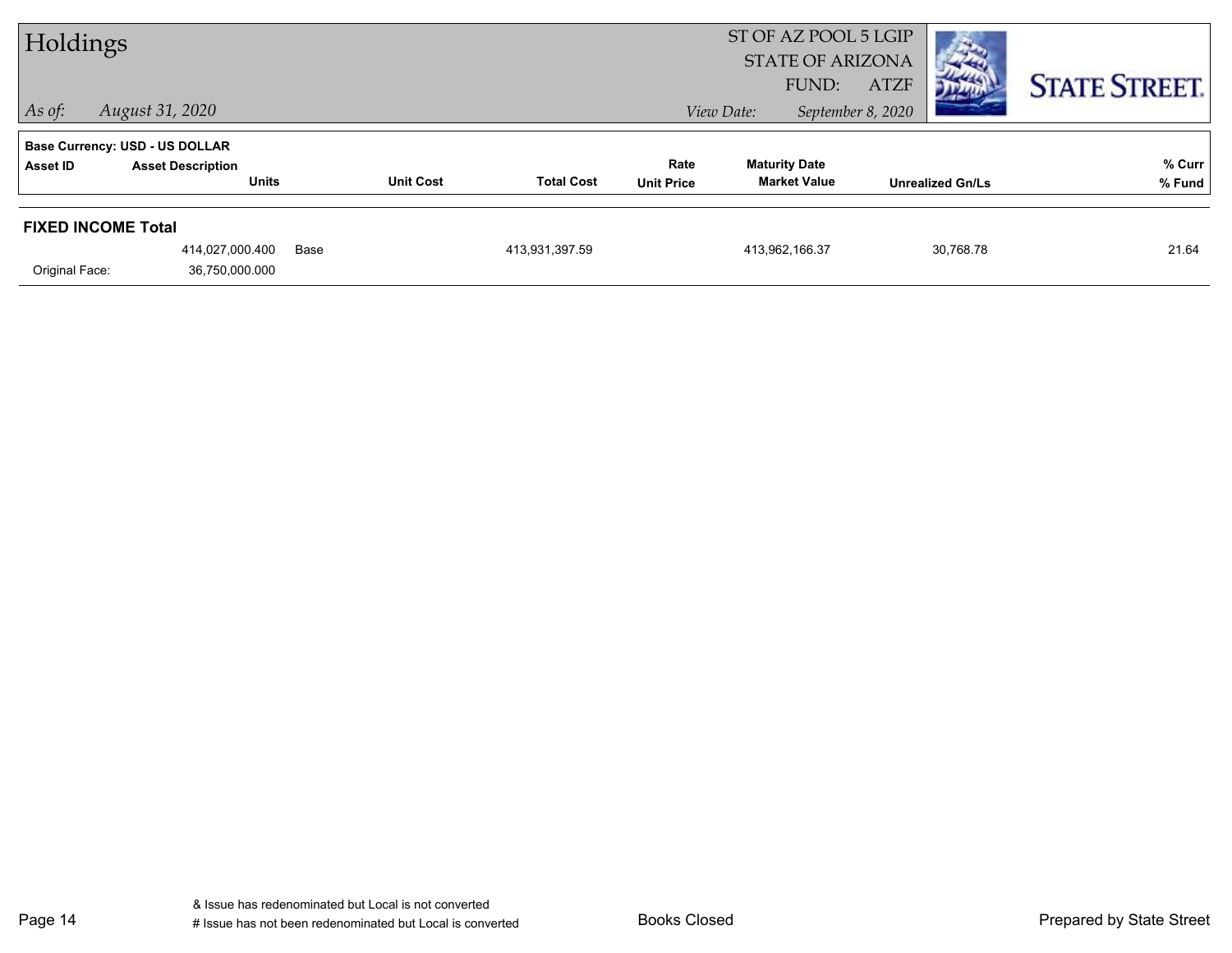| Holdings          |                                          |      |                  |                   |                           |            | ST OF AZ POOL 5 LGIP<br><b>STATE OF ARIZONA</b><br>FUND: | <b>ATZF</b>       |                         | <b>STATE STREET.</b> |
|-------------------|------------------------------------------|------|------------------|-------------------|---------------------------|------------|----------------------------------------------------------|-------------------|-------------------------|----------------------|
| $ $ As of:        | August 31, 2020                          |      |                  |                   |                           | View Date: |                                                          | September 8, 2020 |                         |                      |
|                   | <b>Base Currency: USD - US DOLLAR</b>    |      |                  |                   |                           |            |                                                          |                   |                         |                      |
| Asset ID          | <b>Asset Description</b><br><b>Units</b> |      | <b>Unit Cost</b> | <b>Total Cost</b> | Rate<br><b>Unit Price</b> |            | <b>Maturity Date</b><br><b>Market Value</b>              |                   | <b>Unrealized Gn/Ls</b> | % Curr<br>% Fund     |
| <b>FUND Total</b> |                                          |      |                  |                   |                           |            |                                                          |                   |                         |                      |
| Original Face:    | 1,913,164,982.800<br>36,750,000.000      | Base |                  | 1,912,661,787.56  |                           |            | 1,912,787,450.17                                         |                   | 125,662.61              | 100.00               |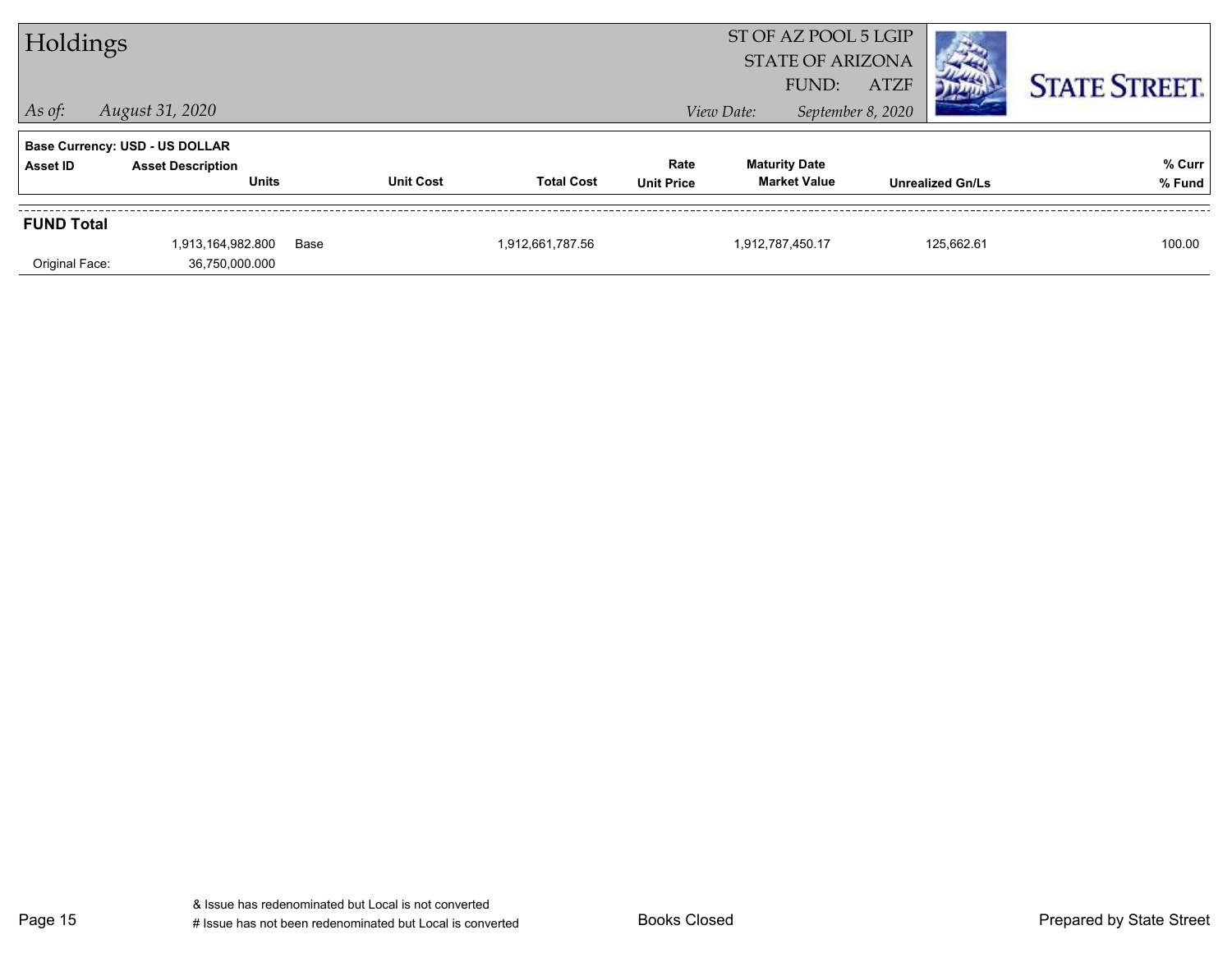# Holdings

## Currency Summary

*As of: August 31, 2020*

#### ST OF AZ POOL 5 LGIP STATE OF ARIZONAATZF FUND:



*View Date:September 8, 2020*

### **Base Currency:USD - US DOLLAR**

|                        |                   |       |                   |                     | % Currency |                         |                          |                           |
|------------------------|-------------------|-------|-------------------|---------------------|------------|-------------------------|--------------------------|---------------------------|
|                        | <b>Units</b>      |       | <b>Total Cost</b> | <b>Market Value</b> | % Fund     | <b>Unreal Sec Gn/Ls</b> | <b>Unreal Curr Gn/Ls</b> | <b>Total Unreal Gn/Ls</b> |
| <b>US DOLLAR</b>       |                   |       |                   |                     |            |                         | Exchange Rate:           | 1.000000                  |
| <b>CASH</b>            |                   |       |                   |                     |            |                         |                          |                           |
|                        | 0.020             | Local | 0.02              | 0.02                | 0.00       | 0.00                    |                          | 0.00                      |
|                        |                   | Base  | 0.02              | 0.02                | 0.00       | 0.00                    | 0.00                     | 0.00                      |
| <b>CASH EQUIVALENT</b> |                   |       |                   |                     |            |                         |                          |                           |
|                        | 1,499,137,982.380 | Local | 1,498,730,389.95  | 1,498,825,283.78    | 78.36      | 94,893.83               |                          | 94,893.83                 |
|                        |                   | Base  | 1,498,730,389.95  | 1,498,825,283.78    | 78.36      | 94,893.83               | 0.00                     | 94,893.83                 |
| <b>FIXED INCOME</b>    |                   |       |                   |                     |            |                         |                          |                           |
|                        | 414,027,000.400   | Local | 413,931,397.59    | 413,962,166.37      | 21.64      | 30,768.78               |                          | 30,768.78                 |
| Original Face:         | 36,750,000.000    | Base  | 413,931,397.59    | 413,962,166.37      | 21.64      | 30,768.78               | 0.00                     | 30,768.78                 |
| <b>US DOLLAR Total</b> |                   |       |                   |                     |            |                         |                          |                           |
|                        | 1,913,164,982.800 | Local | 1,912,661,787.56  | 1,912,787,450.17    | 100.00     | 125,662.61              |                          | 125,662.61                |
| Original Face:         | 36,750,000.000    | Base  | 1,912,661,787.56  | 1,912,787,450.17    | 100.00     | 125,662.61              | 0.00                     | 125,662.61                |
| <b>FUND Total</b>      |                   |       |                   |                     |            |                         |                          |                           |
|                        | 1,913,164,982.800 | Base  | 1,912,661,787.56  | 1,912,787,450.17    | 100.00     | 125,662.61              | 0.00                     | 125,662.61                |
| Original Face:         | 36,750,000.000    |       |                   |                     |            |                         |                          |                           |
|                        |                   |       |                   |                     |            |                         |                          |                           |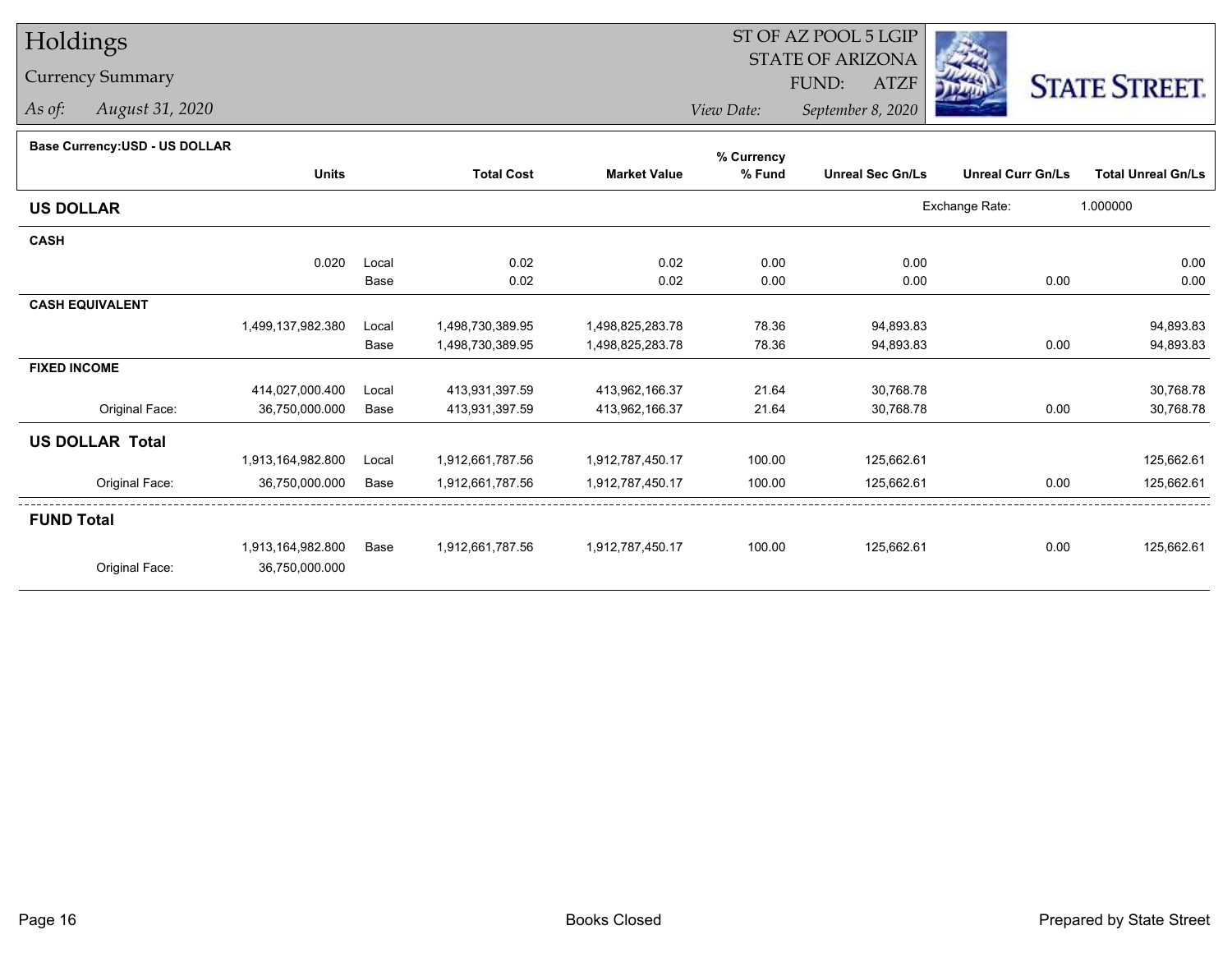| Holdings             |                                       |                   |                     |            | ST OF AZ POOL 5 LGIP<br>STATE OF ARIZONA |                          |                           |
|----------------------|---------------------------------------|-------------------|---------------------|------------|------------------------------------------|--------------------------|---------------------------|
| <b>Asset Summary</b> |                                       |                   |                     |            | FUND:<br><b>ATZF</b>                     |                          | <b>STATE STREET.</b>      |
| As of:               | August 31, 2020                       |                   |                     | View Date: | September 8, 2020                        |                          |                           |
|                      | <b>Base Currency: USD - US DOLLAR</b> |                   |                     |            |                                          |                          |                           |
|                      | <b>Units</b>                          | <b>Total Cost</b> | <b>Market Value</b> | % Fund     | <b>Unreal Sec Gn/Ls</b>                  | <b>Unreal Curr Gn/Ls</b> | <b>Total Unreal Gn/Ls</b> |
| <b>CASH</b>          |                                       |                   |                     |            |                                          |                          |                           |
| US DOLLAR            | 0.020                                 | 0.02              | 0.02                | 0.00       | 0.00                                     | 0.00                     | 0.00                      |
| <b>CASH Total</b>    |                                       |                   |                     |            |                                          |                          |                           |
|                      | 0.020                                 | 0.02              | 0.02                | 0.00       | 0.00                                     | 0.00                     | 0.00                      |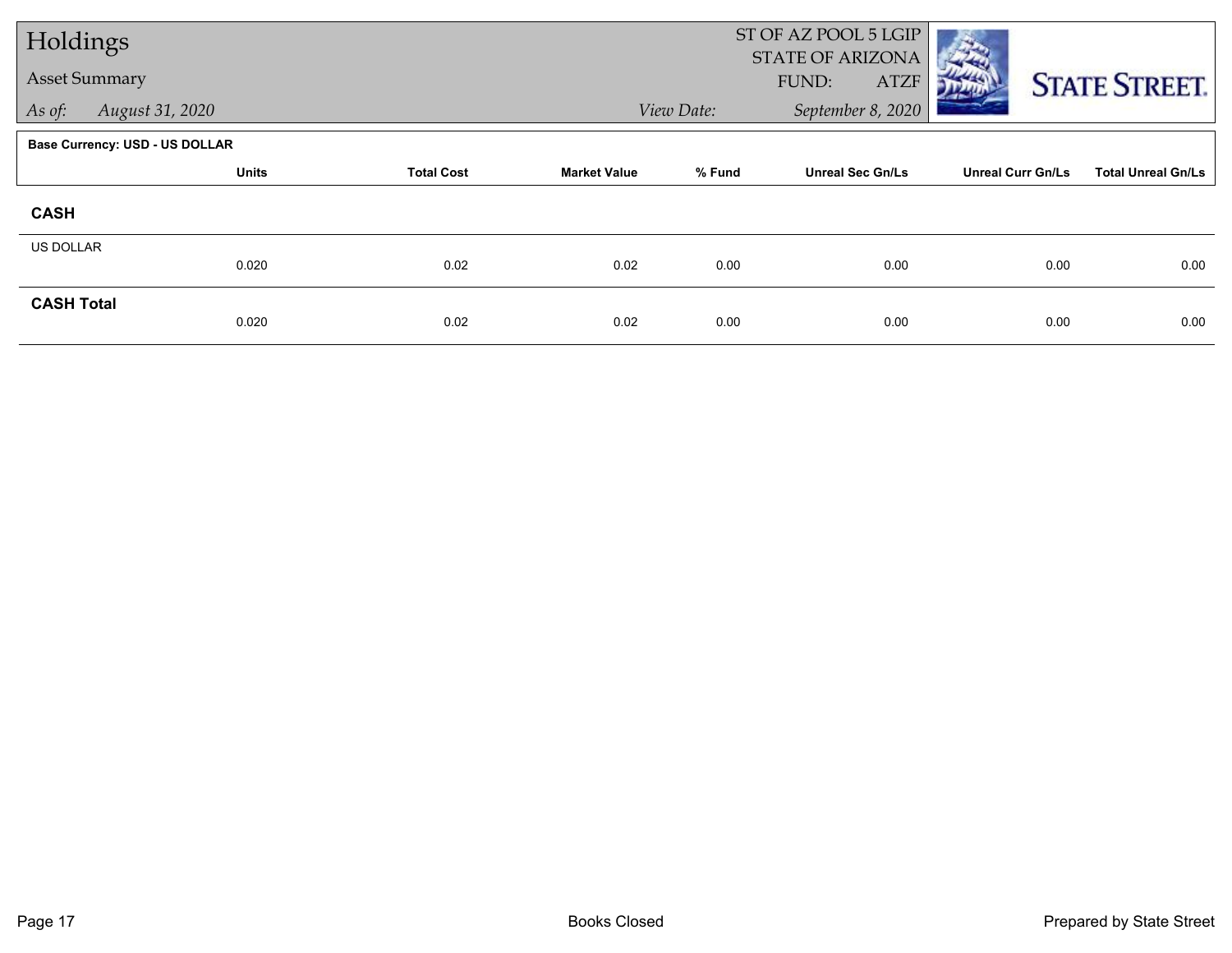| Holdings         |                                                   |                   |                     |            | ST OF AZ POOL 5 LGIP<br><b>STATE OF ARIZONA</b> |                          |                           |
|------------------|---------------------------------------------------|-------------------|---------------------|------------|-------------------------------------------------|--------------------------|---------------------------|
|                  | <b>Asset Summary</b>                              |                   |                     |            | <b>ATZF</b><br>FUND:                            |                          | <b>STATE STREET.</b>      |
| As of:           | August 31, 2020                                   |                   |                     | View Date: | September 8, 2020                               |                          |                           |
|                  | <b>Base Currency: USD - US DOLLAR</b>             |                   |                     |            |                                                 |                          |                           |
|                  | <b>Units</b>                                      | <b>Total Cost</b> | <b>Market Value</b> | % Fund     | <b>Unreal Sec Gn/Ls</b>                         | <b>Unreal Curr Gn/Ls</b> | <b>Total Unreal Gn/Ls</b> |
|                  | <b>CASH EQUIVALENT</b>                            |                   |                     |            |                                                 |                          |                           |
| <b>US DOLLAR</b> |                                                   |                   |                     |            |                                                 |                          |                           |
|                  | 1,499,137,982.380                                 | 1,498,730,389.95  | 1,498,825,283.78    | 78.36      | 94,893.83                                       | 0.00                     | 94,893.83                 |
|                  | <b>CASH EQUIVALENT Total</b><br>1,499,137,982.380 | 1,498,730,389.95  | 1,498,825,283.78    | 78.36      | 94,893.83                                       | 0.00                     | 94,893.83                 |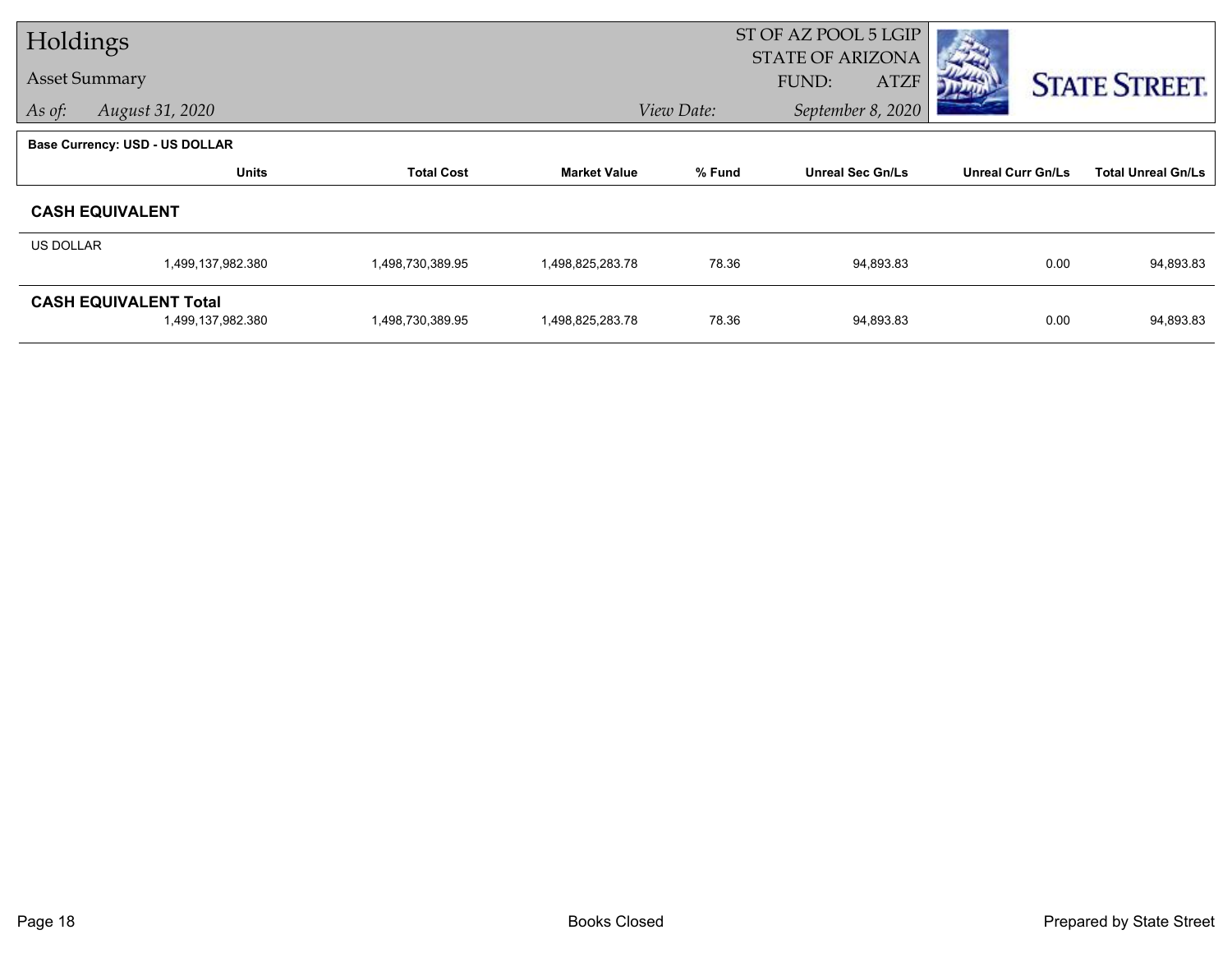| Holdings         |                                       |                   |                     |            | ST OF AZ POOL 5 LGIP<br><b>STATE OF ARIZONA</b> |                          |                           |
|------------------|---------------------------------------|-------------------|---------------------|------------|-------------------------------------------------|--------------------------|---------------------------|
|                  | <b>Asset Summary</b>                  |                   |                     |            | <b>FUND:</b><br><b>ATZF</b>                     |                          | <b>STATE STREET.</b>      |
| As of:           | August 31, 2020                       |                   |                     | View Date: | September 8, 2020                               |                          |                           |
|                  | <b>Base Currency: USD - US DOLLAR</b> |                   |                     |            |                                                 |                          |                           |
|                  | <b>Units</b>                          | <b>Total Cost</b> | <b>Market Value</b> | % Fund     | <b>Unreal Sec Gn/Ls</b>                         | <b>Unreal Curr Gn/Ls</b> | <b>Total Unreal Gn/Ls</b> |
|                  | <b>FIXED INCOME</b>                   |                   |                     |            |                                                 |                          |                           |
| <b>US DOLLAR</b> |                                       |                   |                     |            |                                                 |                          |                           |
|                  | 414,027,000.400                       | 413,931,397.59    | 413,962,166.37      | 21.64      | 30,768.78                                       | 0.00                     | 30,768.78                 |
|                  | <b>FIXED INCOME Total</b>             |                   |                     |            |                                                 |                          |                           |
|                  | 414,027,000.400                       | 413,931,397.59    | 413,962,166.37      | 21.64      | 30,768.78                                       | 0.00                     | 30,768.78                 |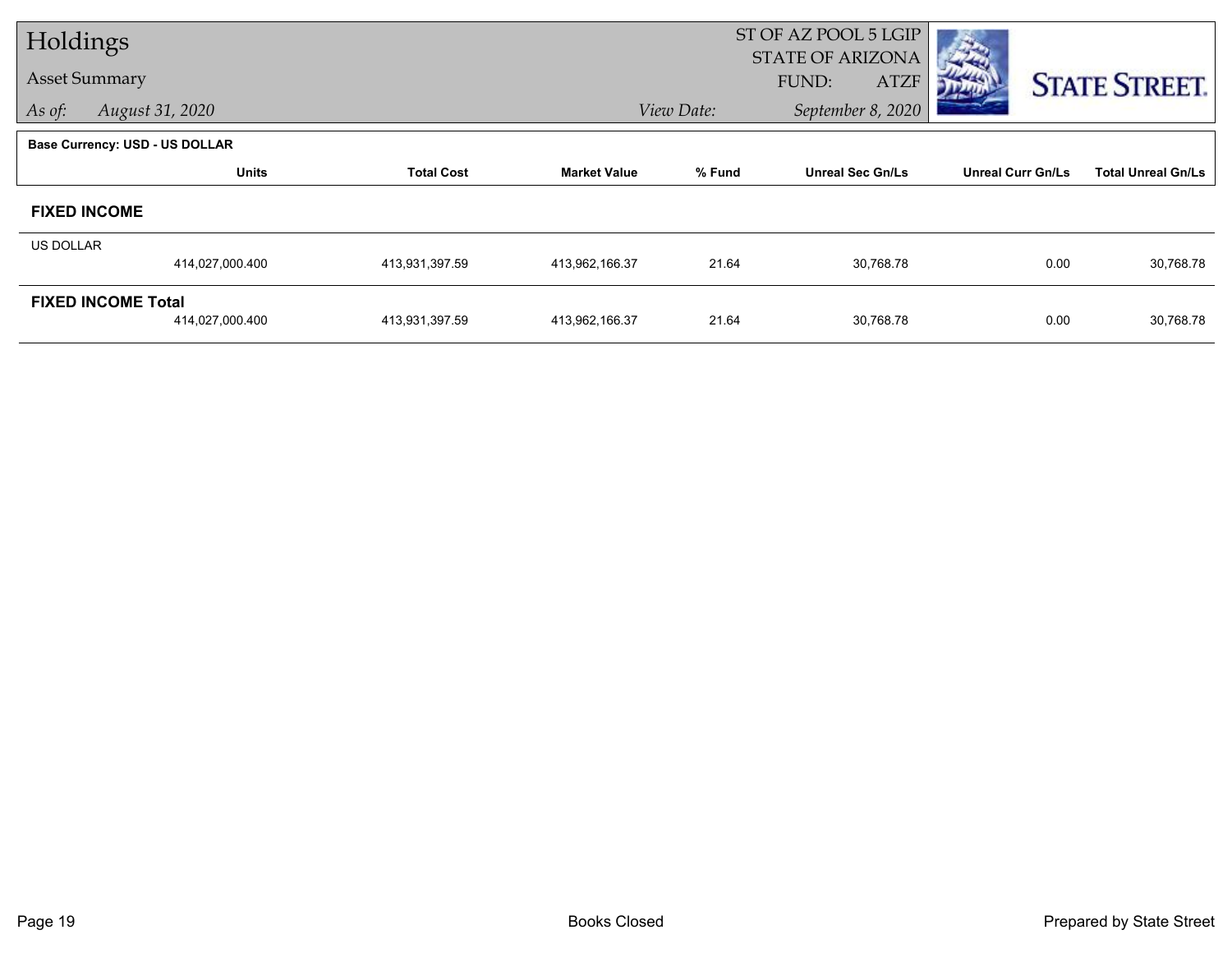| Holdings                              |                      |                   | ST OF AZ POOL 5 LGIP<br><b>STATE OF ARIZONA</b> |                      |                         |  |                          |                      |                           |
|---------------------------------------|----------------------|-------------------|-------------------------------------------------|----------------------|-------------------------|--|--------------------------|----------------------|---------------------------|
|                                       | <b>Asset Summary</b> |                   |                                                 | <b>ATZF</b><br>FUND: |                         |  |                          | <b>STATE STREET.</b> |                           |
| As of:                                | August 31, 2020      |                   |                                                 | View Date:           | September 8, 2020       |  |                          |                      |                           |
| <b>Base Currency: USD - US DOLLAR</b> |                      |                   |                                                 |                      |                         |  |                          |                      |                           |
|                                       | <b>Units</b>         | <b>Total Cost</b> | <b>Market Value</b>                             | % Fund               | <b>Unreal Sec Gn/Ls</b> |  | <b>Unreal Curr Gn/Ls</b> |                      | <b>Total Unreal Gn/Ls</b> |
| <b>FUND Total</b>                     |                      |                   |                                                 |                      |                         |  |                          |                      |                           |
|                                       | 1,913,164,982.800    | 1,912,661,787.56  | 1.912.787.450.17                                | 100.00               | 125.662.61              |  |                          | 0.00                 | 125,662.61                |